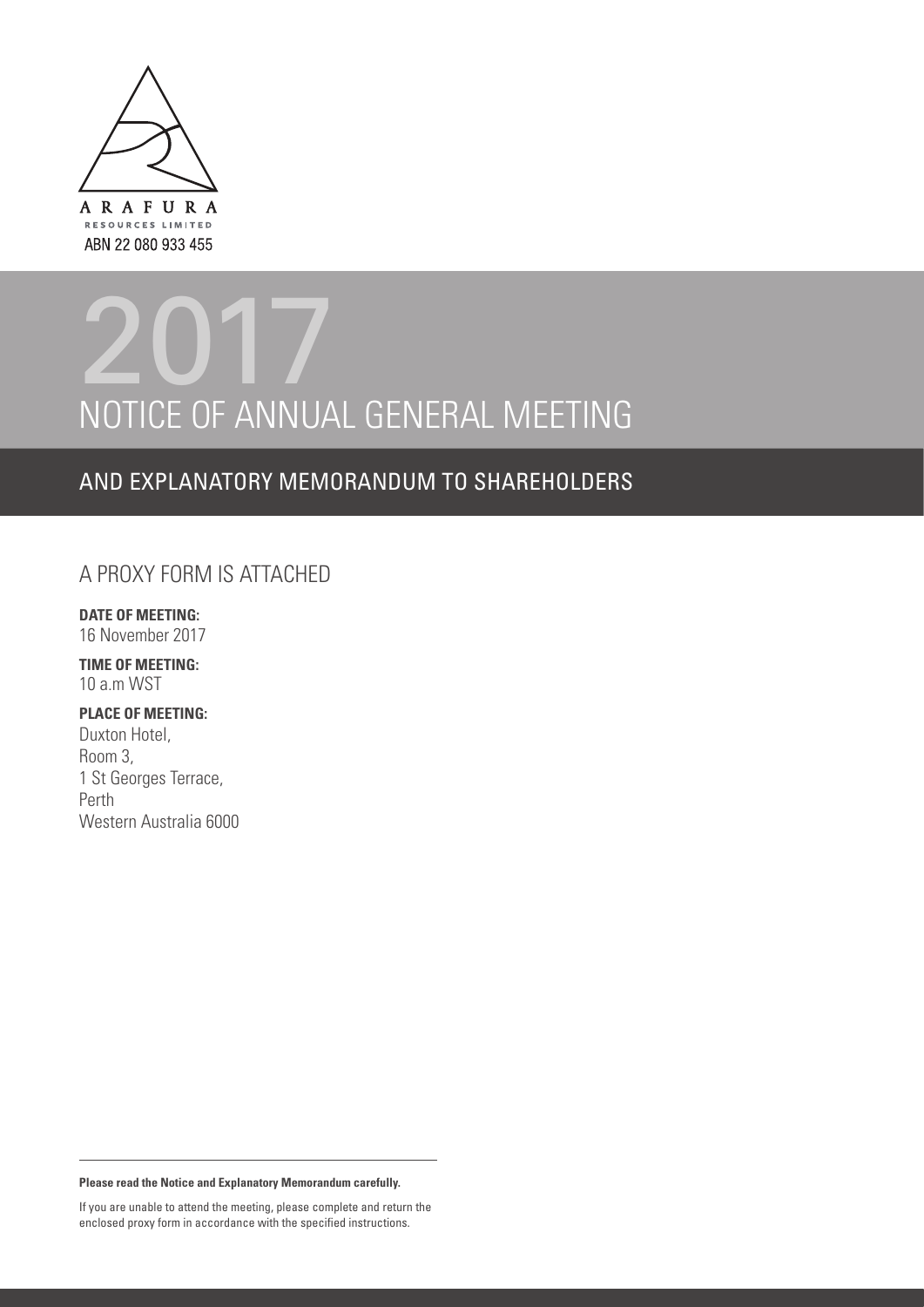**Notice is given that the 2017 Annual General Meeting of the Company will be held at the Duxton Hotel, Room 3, 1 St Georges Terrace, Perth, Western Australia, 6000, on 16 November 2017 at 10 a.m. WST.**

# **AGENDA**

### **Ordinary Business**

An Explanatory Memorandum containing information in relation to each of the following resolutions accompanies the Notice of Annual General Meeting.

### **Annual Report**

To receive and consider the consolidated financial statements of the Company and its controlled entities for the year ended 30 June 2017 and the reports of the Directors and auditors for the financial year ended 30 June 2017.

### **Resolution 1 – Remuneration Report**

To consider, and if thought fit, to pass the following non-binding resolution as an ordinary resolution: **"That the Remuneration Report for the year ended 30 June 2017 be adopted."**

### **Resolution 2 – Re-election of Ian Kowalick as Director**

To consider, and if thought fit, to pass the following resolution as an ordinary resolution:

 **"That Ian Kowalick, being a Director of the Company who retires by rotation under rule 7.1(d) of the Company's constitution, and being an eligible person, is re-elected as a Director of the Company with effect from the close of the Meeting."**

### **Resolution 3 – Re-election of Chris Tonkin as Director**

To consider, and if thought fit, to pass the following resolution as an ordinary resolution:

 **"That Chris Tonkin, being a Director of the Company who retires by rotation under rule 7.1(d) of the Company's constitution, and being an eligible person, is re-elected as a Director of the Company with effect from the close of the Meeting."**

### **Resolution 4 – Approval of Arafura Resources Limited Employee Option Plan**

To consider, and if thought fit, to pass the following resolution as an ordinary resolution:

**"That, for the purpose of Exception 9 in Listing Rule 7.2, and for all other purposes, approval is given for the issue of securities under the Arafura Resources Limited Employee Share Option Plan (a summary of which is set out in Annexure B) on the terms and conditions set out in the Explanatory Memorandum."**

### **Resolution 5 – Approval of Arafura Resources Limited Performance Rights Plan**

To consider, and if thought fit, to pass the following resolution as an ordinary resolution:

**"That, for the purpose of Exception 9 in Listing Rule 7.2, and for all other purposes, approval is given for the issue of securities under the Arafura Resources Limited Performance Rights Plan (a summary of which is set out in Annexure C) on the terms and conditions set out in the Explanatory Memorandum."**

# **Resolution 6 – Approval of 10% Placement Capacity**

To consider, and if thought fit, to pass the following resolution as a special resolution:

**"That, for the purpose of Listing Rule 7.1A and for all other purposes, approval is given for the issue of Equity Securities totalling up to 10% of the issued capital of the Company at the time of issue, calculated in accordance with the formula prescribed in Listing Rule 7.1A.2 and on the terms and conditions set out in the Explanatory Memorandum."**

### **Other business**

To deal with any other business which may be brought forward in accordance with the Company's constitution or the Corporations Act.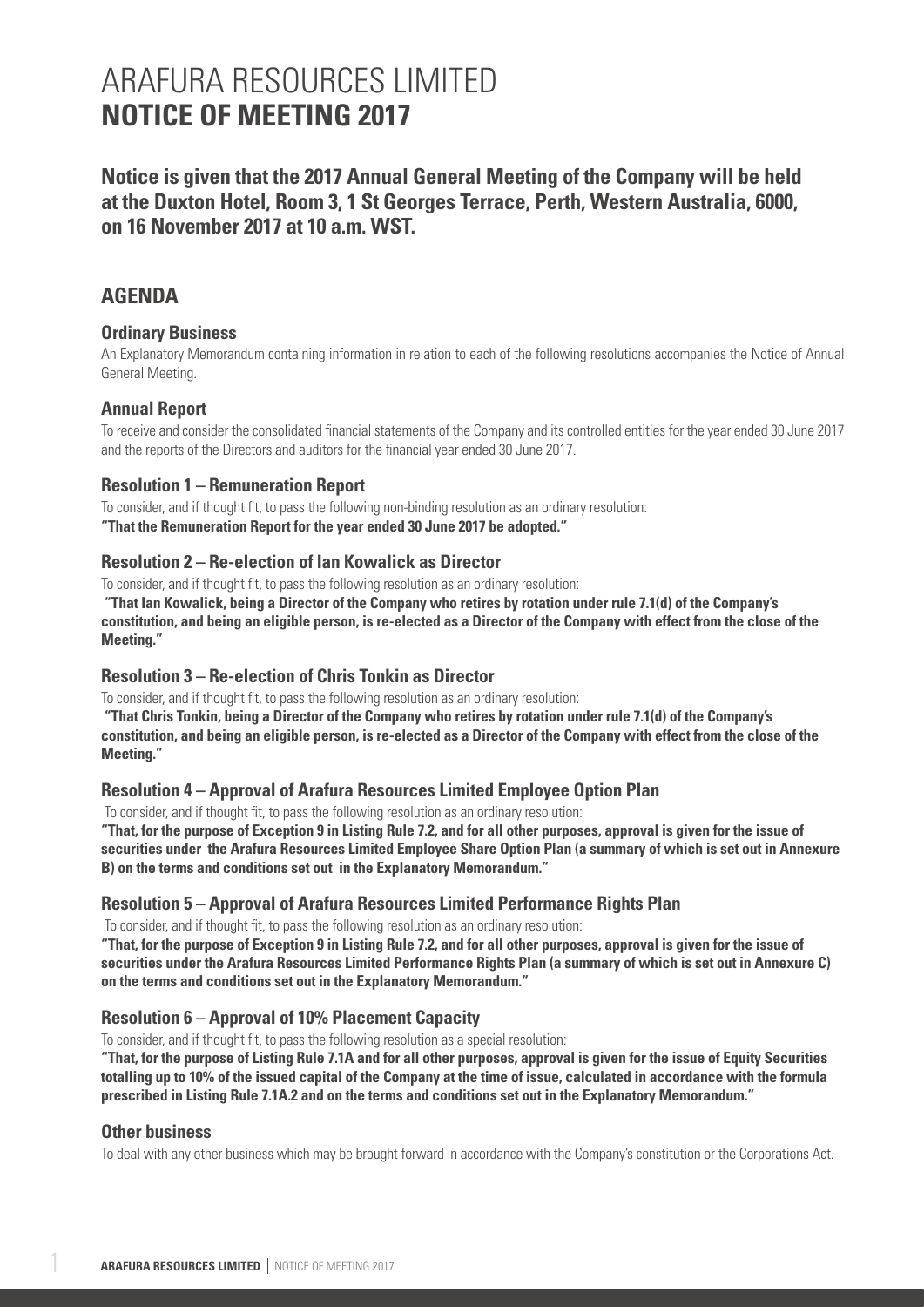# **Explanatory Memorandum**

Shareholders are referred to the Explanatory Memorandum accompanying and forming part of this Notice of Meeting.

Capitalised terms which are not defined in this Notice of Meeting and Explanatory Memorandum are defined in Annexure A to the Explanatory Memorandum.

# **Resolutions are not inter-dependent**

The resolutions are not inter-dependent. This means that a resolution may be passed notwithstanding that one or more of the other resolutions are not passed.

# **Snapshot date**

It has been determined that in accordance with regulation 7.11.37 of the *Corporations Regulations 2001* (Cth), for the purposes of the Annual General Meeting, Shares will be taken to be held by the persons who are the registered holders at **4.00 pm WST on 14 November 2017**. Accordingly, Share transfers registered after that time will be disregarded in determining entitlements to attend and vote at the meeting.

# **Voting exclusions**

The Company will disregard:

- 1. any votes cast on Resolution 1 in any capacity by, or on behalf of, either of the following persons:
	- (a) a member of the Key Management Personnel for the company, details of whose remuneration are included in the remuneration report; or
	- (b) a Closely Related Party of such a member.

However a person described above (the 'voter') may cast a vote on Resolution 1 as a Proxy if the vote is not cast on behalf of a person described in paragraph (a) or (b) above and either:

- (a) the voter is appointed as a Proxy by writing that specifies the way the Proxy is to vote on the resolution; or
- (b) the voter is the chair of the meeting and the appointment of the chair as Proxy:
	- (1) does not specify the way the Proxy is to vote on the resolution; and
	- (2) expressly authorises the chair to exercise the proxy even if the resolution is connected directly or indirectly with the remuneration of a member of the Key Management Personnel for the company.
- 2. any votes cast on Resolution 4 and 5 by a director of Arafura (Except one who is ineligible to participate in any employee incentive scheme in relation to the Company).
- 3. any votes cast on Resolution 6 by any person who may participate in the 10% Placement Capacity (as defined in the Explanatory Memorandum for Resolution 6) and a person who might obtain a benefit, except a benefit solely in the capacity as a holder of ordinary securities, if the Resolution is passed, and any associates of those persons. However, the Company will not disregard a vote if it is cast by a person as a proxy for a person who is entitled to vote, in accordance with the directions on the Proxy Form, or, it is cast by the person chairing the meeting as proxy for a person who is entitled to vote, in accordance with a direction on the Proxy Form to vote as the proxy decides.

# **Voting exclusions in relation to proxy voting by Key Management Personnel or Closely Related Parties where they hold an undirected proxy**

Furthermore, under Section 250BD(1) of the Corporations Act, a person appointed as proxy must not vote, on the basis of that appointment, on a resolution connected directly or indirectly with the remuneration of a member of the Key Management Personnel for the Company, being Resolution 1, 4 and 5 if:

- (a) the person is either a member of the Key Management Personnel for the Company, or a Closely Related Party of the member of the Key Management Personnel for the Company; and
- (b) the appointment does not specify the way the proxy is to vote on the resolution.

Under Section 250BD(2) of the Corporations Act the Company need not disregard a vote because of Section 250BD(1) of the Corporations Act if:

- (a) the person is the chair of the meeting acting as proxy; and
- (b) the appointment expressly authorises the chair to exercise the proxy even if the resolution is connected directly or indirectly with the remuneration of a member of the Key Management Personnel for the Company.

If the Chairman is appointed as your proxy and you have not specified the way the Chairman is to vote on Resolutions 1, 4 and 5, by signing and returning the Proxy Form, you are considered to have provided the Chairman with an express authorisation for the Chairman to vote the proxy in accordance with the Chairman's intention, even though the Resolution is connected directly or indirectly with the remuneration of a member of the Key Management Personnel.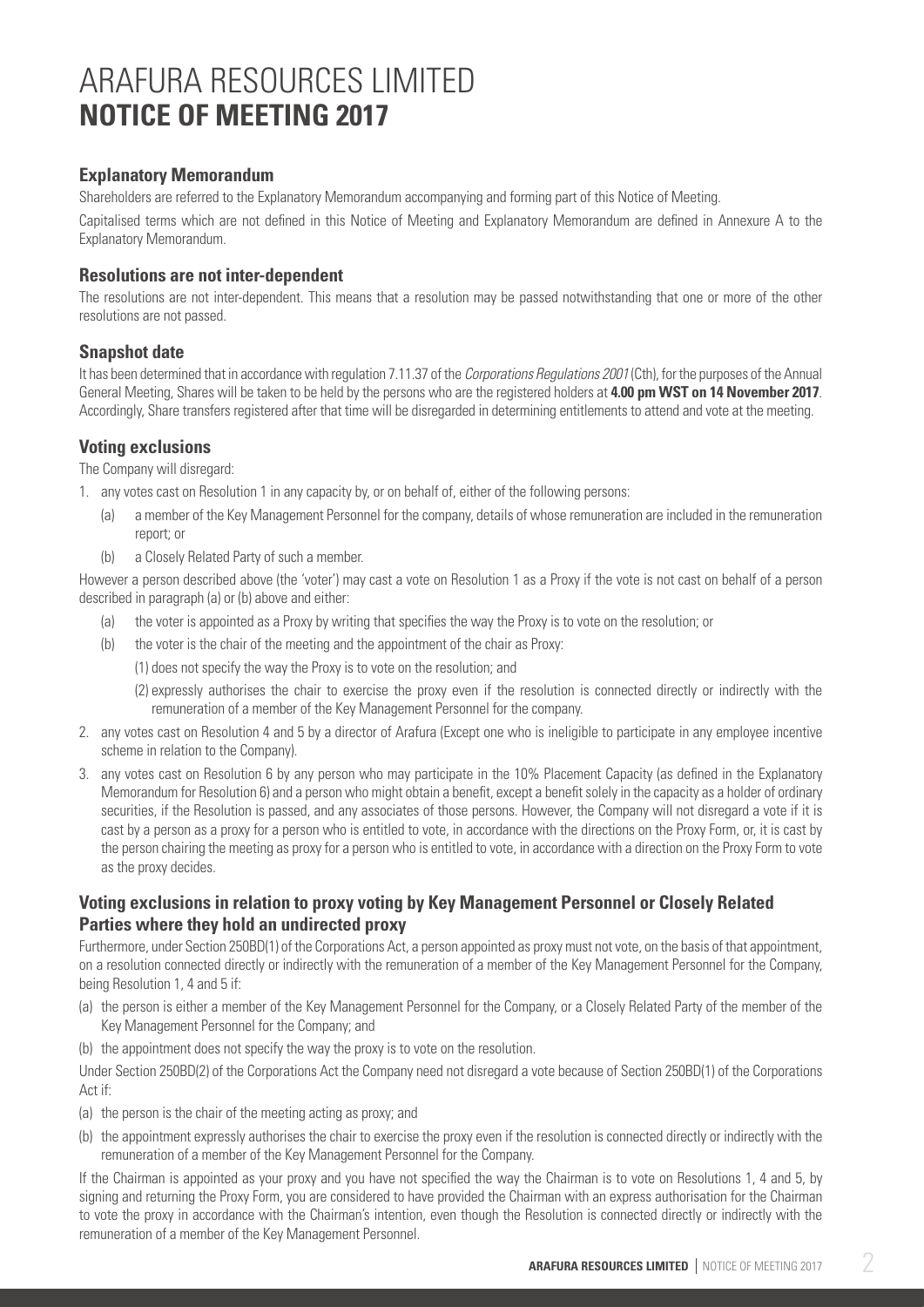# **Chairman and Chairman's voting intentions for undirected proxies**

It is proposed that the Chairman of the Meeting be the Chairman of the Board of Directors, Mr. Ian Kowalick. It is the Chairman's intention to vote undirected proxies which he holds as proxy in favour of all resolutions where possible. Mr. Kowalick will hand over the Chair to another Director for the purposes of Resolution 2.

### **How to vote**

You may vote by attending the meeting in person, by proxy or by authorised representative. A corporate shareholder may also appoint a corporate representative.

### **Voting in person**

To vote in person, attend the meeting on the date and at the place set out above. The meeting will commence at **10.00am WST on 16 November 2017.**

# **Voting by proxy**

A shareholder entitled to attend and vote has a right to appoint a proxy to attend and vote instead of the shareholder. A proxy need not be a shareholder and can be either an individual or a body corporate. If a shareholder appoints a body corporate as a proxy, that body corporate will need to ensure that it:

- appoints an individual as its corporate representative to exercise its powers at the meeting, in accordance with section 250D of the Corporations Act; and
- provides satisfactory evidence of the appointment of its corporate representative.

If such evidence is not received, then the body corporate (through its representative) will not be permitted to act as a proxy.

A shareholder that is entitled to cast 2 or more votes may appoint 2 proxies and may specify the proportion or number of votes each proxy is appointed to exercise. If no proportion or number is specified, each proxy may exercise half of the shareholder's votes.

## **Voting online**

Shareholders may vote online at www.linkmarketservices.com.au; To vote online, select 'Investor Login' and enter Arafura Resources Limited or ASX code 'ARU' in the 'Issuer Name' field, your Securityholder Reference Number ('SRN') or Holder Identification Number ('HIN') (which is shown on the front of your Proxy Form), postcode and security code which is shown on the screen and click 'Login'. Select the "Voting" tab and then follow the prompts. You will be taken to have signed and returned your Proxy Form if you vote online in accordance with the instructions given on the website. If you choose to vote online, you must vote by the Proxy Deadline.

# **Lodgement of proxy forms**

To be effective, completed proxy forms must be returned by:

- mail to Arafura Resources Limited, C/- Link Market Services Limited, Locked Bag A14, Sydney South NSW 1235 Australia
- facsimile +61 2 9287 0309:
- By hand to: Link Market Services Limited, 1A Homebush Bay Drive, Rhodes NSW 2138

so that they are received no later than 10.00am WST on 14 November 2017.

Proxy forms or proxy voting instruction received after this time will be invalid.

Where the proxy form is executed under power of attorney, the power of attorney must be lodged in like manner as the proxy.

### **Voting by corporate representative**

To appoint a corporate representative, contact the Company's share registry and obtain an Appointment of Corporate Representative form.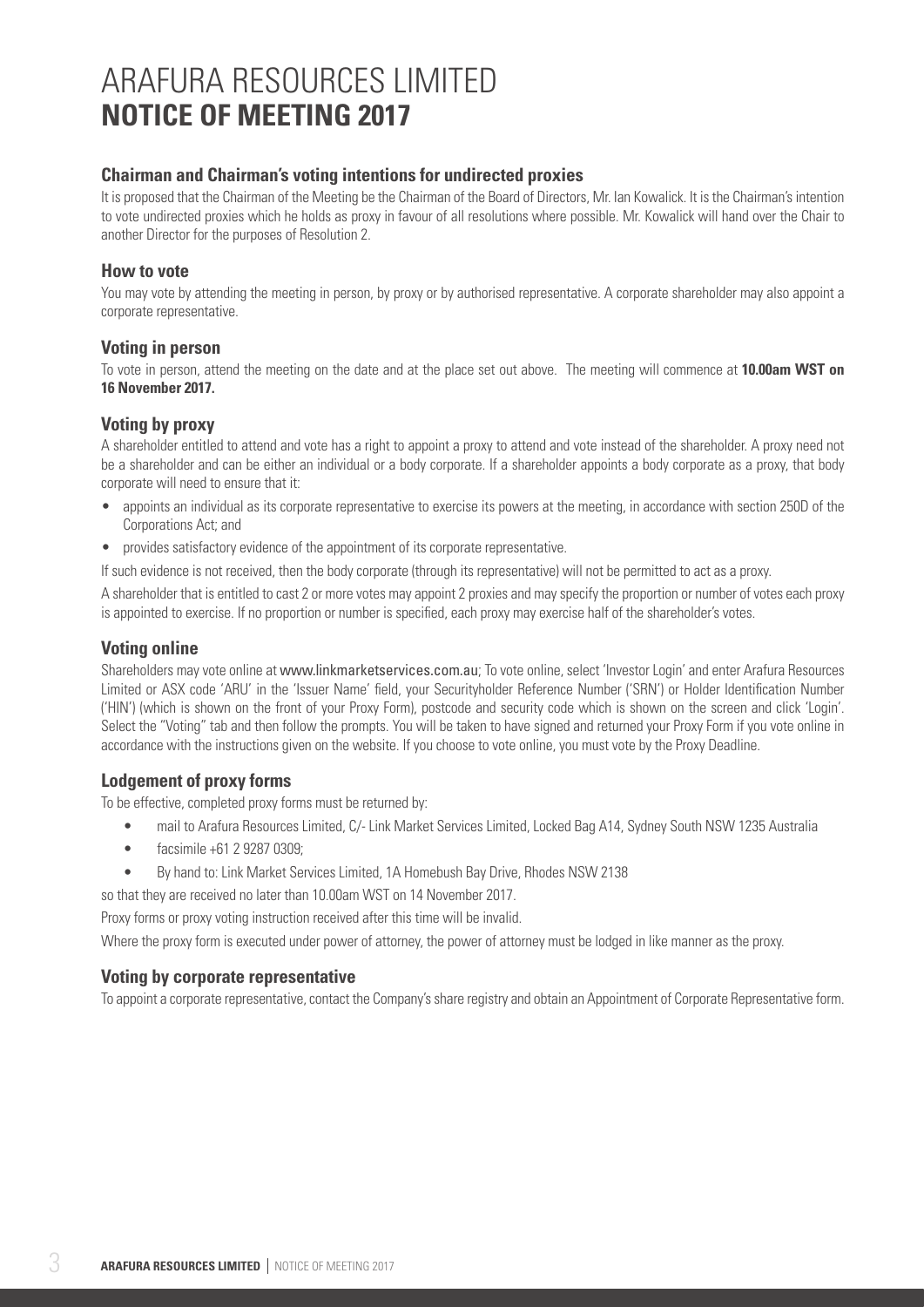# **Questions and comments by shareholders at the meeting**

In accordance with the Corporations Act, a reasonable opportunity will be given to shareholders to ask questions about or make comments on the management of the Company at the meeting.

Similarly, a reasonable opportunity will be given to shareholders to ask the Company's external auditor, BDO Audit (WA) Pty Ltd, questions relevant to:

- the conduct of the audit;
- the preparation and content of the auditor's report;
- the accounting policies adopted by the Company in relation to the preparation of its financial statements; and
- the independence of the auditor in relation to the conduct of the audit.

Shareholders may also submit written questions to BDO Audit (WA) Pty Ltd if the questions are relevant to the content of the BDO audit report or the conduct of its audit of the Company's financial report for the period ended 30 June 2017. Relevant written questions for BDO Audit (WA) Pty Ltd must be received by mail at the PO Box of the Company (PO Box 5773, St Georges Terrace, Perth, WA 6831) or via email at arafura@arultd.com, no later than the fifth business day before the date of the Meeting.

A list of the relevant written questions together with responses will be made available to shareholders attending the meeting. They will also be placed on the Company's website.

The following details should be included with written questions:

- the **Shareholder's Name**; and
- either the Shareholder's **Security Reference Number (SRN) or Holder Identification Number (HIN).**

#### **By order of the Board**

Dated this 6th day of October 2017.

P. Maryl

**Peter Sherrington** Company Secretary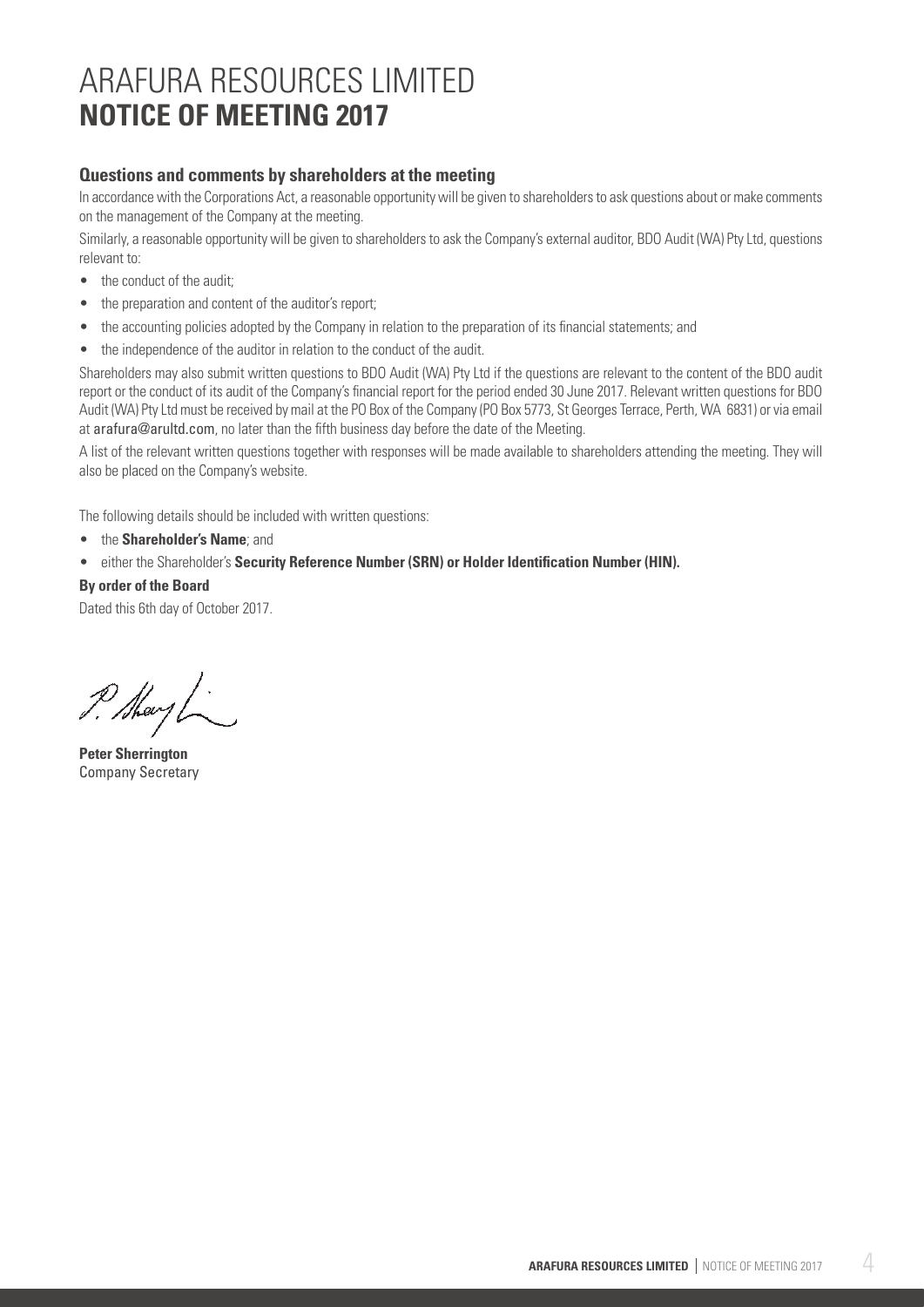# **INTRODUCTION**

**This Explanatory Memorandum has been prepared to assist shareholders to understand the business to be put to shareholders at the forthcoming Annual General Meeting.**

**This Explanatory Memorandum should be read in conjunction with the accompanying Notice of Meeting. Please refer to Annexure A for definitions of capitalised terms in this Notice of Meeting and Explanatory Memorandum.**

# **BUSINESS**

### **Annual Report**

The Corporations Act requires the following reports in respect of the year ended 30 June 2017 to be laid before the Annual General Meeting:

(a) the reports of the Directors and auditors; and

(b) the annual financial report, including the Company's financial statements.

Neither the Corporations Act nor the Company's constitution requires a vote of Shareholders on the reports or statements.

Each of these reports are contained in the Company's 2017 Annual Report which has been sent to Shareholders and which is available at www.arultd.com.

Shareholders will have a reasonable opportunity at the meeting to ask questions and make comments on these reports and on the business and operations of the Company. Shareholders will also be given a reasonable opportunity to ask the auditor questions about the Auditor's Report and the conduct of the audit of the financial report.

# **1 Resolution 1 – Remuneration report**

The Remuneration Report of the Company for the financial year ending 30 June 2017 is set out in the Directors' Report on pages 25 to 34 of the Company's Annual Report 2017 which was released to the market on 20 September 2017.

The Remuneration Report sets out the Company's remuneration arrangements for the Executive and Non-Executive Directors and Executive employees of the Company.

Members attending the AGM will be given a reasonable opportunity to ask questions about, or make comments on, the Remuneration Report.

The Corporations Act requires that a resolution be put to the vote that the Remuneration Report be adopted. The Corporations Act expressly provides that the vote is advisory only and the resolution itself does not bind the Directors of the Company. However, whilst the resolution itself does not bind the Directors of the Company, if at least 25% of the votes cast on Resolution 1 are against the resolution in two consecutive years, starting at this 2017 AGM, shareholders will be required to vote at the second of those AGM's on a resolution (a 'spill resolution') that another meeting be held within 90 days at which all of the Company's Directors (other than the Managing Director / Chief Executive Officer) must stand for re-election. The Company encourages all Shareholders to cast their votes on Resolution 1.

# **2 Resolution 2 - Re-election of Ian Kowalick as Director**

Ian Kowalick retires by rotation in accordance with rule 7.1(d) of the Company's constitution and the provisions of the Corporations Act and, being eligible, offers himself for re-election.

The experience, qualifications and other information about Mr. Kowalick appears below:

Mr. Kowalick was first appointed as Non-Executive Director on 19 December 2002 and has been Non-Executive Chairman since 1 February 2012. He is currently a member of both the Audit and Risk Committee and Remuneration and Nomination Committee.

Mr. Kowalick has qualifications in science, engineering, economics, and finance and has worked in technical and project consulting, economic and business analysis for resource companies, banking, and investment. From 1995 to 2000, he held the most senior management position in the South Australian public sector, and is currently the Chairman of the South Australian Forestry Corporation Board. Ian is a board member of the Northern Territory Power and Water Corporation.

The Directors (excluding Mr. Kowalick) recommend that Shareholders vote in favour of Resolution 2.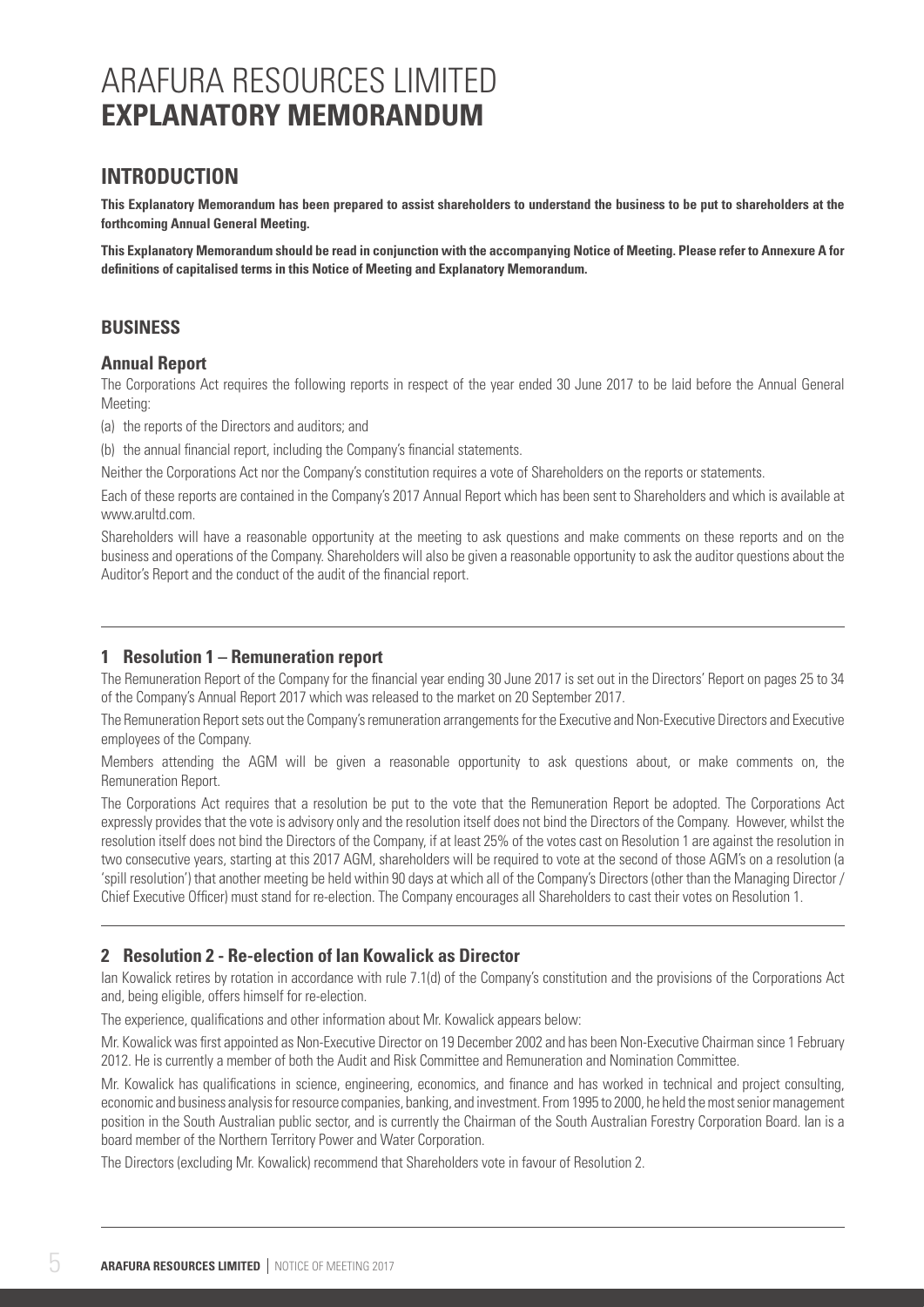# **3 Resolution 3 – Re-election of Chris Tonkin as Director**

Chris Tonkin retires by rotation in accordance with rule 7.1(d) of the Company's constitution and the provisions of the Corporations Act and, being eligible, offers himself for re-election.

The experience, qualifications and other information about Mr. Tonkin appears below:

Mr. Tonkin was first appointed as Non-Executive Director on 1 January 2011. In early 2012, Chris was appointed Chief Executive Officer and Managing Director of Arafura Resources Limited and assisted the company through a difficult period before stepping down to concentrate on his project advisory activities as Executive Director of Capital Advisory Services Pty Ltd and Managing Director of Catalyst Capital Solutions Pty Ltd.

Chris Tonkin has over 35 years' experience as a senior business executive with a broad industry background in business generation, management, and strategy development. He began his career as a metallurgist and environmental specialist, diversifying into commercial roles at several major industrial companies and subsequently project finance, corporate and project advisory roles at AIDC, The Chase Manhattan Bank, KPMG Corporate Finance and ANZ, where he was Head of Natural Resources Project Finance for many years, leading a very successful team of project financiers.

Chris is a Graduate of the Australian Institute of Company Directors and a Member of the Finance and Treasury Association. He is a member of Arafura Resources' Remuneration and Nomination and Audit and Risk Committees and is also Chairman of Lakes Oil NL. The Directors (excluding Mr. Tonkin) recommend that Shareholders vote in favour of Resolution 3.

# **4 Resolution 4 – Approval of Arafura Resources Limited Employee Option Plan**

Resolution 4 seeks Shareholder approval in accordance with Listing Rule 7.2, Exception 9(b) for the approval of the issue of securities under the Arafura Resources Limited Employee Option Plan **(2017 Option Plan).** 

For the purpose of Listing Rule 7.2 Exception 9(b), a summary of the terms of the plan are set out in Annexure B.

Resolution 4 is an ordinary resolution.

The main purposes of the plan are to give an incentive to the 'Eligible Executives' to provide dedicated and ongoing commitment and effort to the Company aligning the interests of both employees and Shareholders and for the Company to reward Eligible Executives for their efforts. The plan will also enable the Company to attract and retain skilled and experienced personnel and align their interests with the Company's. The plan contemplates the issue to Eligible Executives of Options.

The definition of Eligible Executives under the plan includes employees and Directors.

Listing Rule 7.1 places restrictions on the number of Equity Securities, including options, which a listed company may issue in any 12 months. However, certain issues are exempt from this Listing Rule and are effectively disregarded for the purposes of counting the number of securities which a company may issue.

Exempt issues include an issue of securities to persons participating in an employee incentive scheme where Shareholders have approved the issue of securities under the scheme as an exemption from Listing Rule 7.1. Shareholder approval must be given in a general meeting held not more than 3 years before the date of issue where the Notice contains or is accompanied by certain prescribed information (set out below).

In order to take advantage of the exemption from Listing Rule 7.1 and allow the Company greater flexibility to issue securities, Shareholders are requested to approve the plan as an exemption from Listing Rule 7.1.

This approval will be effective for a period of 3 years from the date of the passing by Shareholders of Resolution 4.

The Company currently has in place an option plan that was approved by Shareholders for the purposes of Listing Rule 7.2, Exception 9(b) on 18 November 2016. However, the Directors have decided to prepare the 2017 Option Plan in light of the recent changes to the legislative and regulatory regime that governs employee incentive schemes.

Accordingly, the Directors wish to propose the 2017 Option Plan to allow the Company greater flexibility to issue the Options within the exemption from Listing Rule 7.1.

All Options issued under the Company's previous option plan will remain current until their expiry or exercise in accordance with their terms. No further issues will be made under that plan.

For the purposes of Listing Rule 7.2, Exception 9(b), no Options have been issued under the 2017 Option Plan.

A voting exclusion statement is set out in the Notice for this Resolution.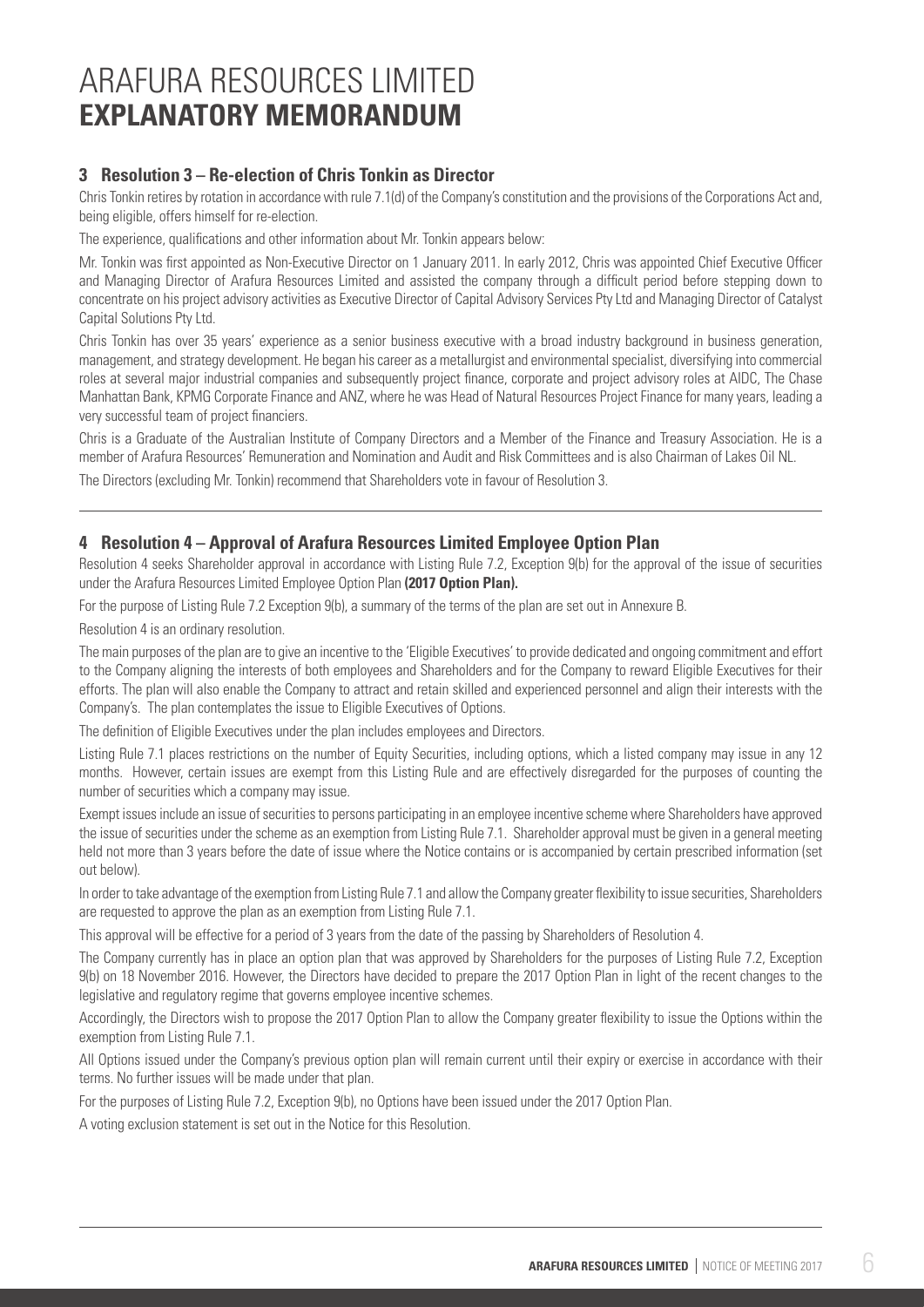### **Resolution 5 – Approval of Arafura Resources Limited Performance Rights Plan**

Resolution 5 seeks Shareholder approval in accordance with Listing Rule 7.2. Exception 9(b) for the approval of the issue of securities under the Arafura Resources Limited Performance Rights Plan **(Performance Rights Plan).** 

For the purpose of Listing Rule 7.2 Exception 9(b), a summary of the terms of the plan are set out in Annexure C.

Resolution 5 is an ordinary resolution.

The main purposes of the plan are to give an incentive to the 'Eligible Executives' to provide dedicated and ongoing commitment and effort to the Company aligning the interests of both employees and Shareholders and for the Company to reward Eligible Executives for their efforts. The plan will also enable the Company to attract and retain skilled and experienced personnel and align their interests with the Company's. The plan contemplates the issue to Eligible Executives of rights which carry the entitlement to be issued Shares on satisfaction of performance conditions determined by the Board **(Rights).** 

The definition of Eligible Executives under the plan includes employees and Directors.

Listing Rule 7.1 places restrictions on the number of Equity Securities, including rights, which a listed company may issue in any 12 months. However, certain issues are exempt from this Listing Rule and are effectively disregarded for the purposes of counting the number of securities which a company may issue.

Exempt issues include an issue of securities to persons participating in an employee incentive scheme where Shareholders have approved the issue of securities under the scheme as an exemption from Listing Rule 7.1. Shareholder approval must be given in a general meeting held not more than 3 years before the date of issue where the Notice contains or is accompanied by certain prescribed information (set out below).

In order to take advantage of the exemption from Listing Rule 7.1 and allow the Company greater flexibility to issue securities, Shareholders are requested to approve the plan as an exemption from Listing Rule 7.1.

This approval will be effective for a period of 3 years from the date of the passing by Shareholders of Resolution 5.

Accordingly, the Directors wish to propose the Performance Rights Plan to allow the Company greater flexibility to issue the Rights within the exemption from Listing Rule 7.1.

For the purposes of Listing Rule 7.2, Exception 9(b), no Rights have been issued under the Performance Rights Plan.

A voting exclusion statement is set out in the Notice for this Resolution.

### **Resolution 6 – Approval of 10% Placement Capacity**

ASX Listing Rule 7.1A provides that an Eligible Entity may seek Shareholder approval at its Annual General Meeting to allow it to issue quoted Equity Securities up to 10% of its issued capital **(10% Placement Capacity)**. The 10% Placement Capacity is in addition to the Company's 15% annual placement capacity granted under Listing Rule 7.1.

An Eligible Entity is one that, as at the date of the relevant annual general meeting:

(a) is not included in the S&P/ASX 300 Index; and

(b) has a maximum market capitalisation (excluding restricted securities and securities quoted on a deferred settlement basis) of \$300,000,000.

The Company is an Eligible Entity as it is not included in the S&P/ASX 300 Index and has a market capitalisation of \$60,158,604 based on the number of Shares on issue at 29 September 2017 (being 546,896,402) and the last trading price of Shares on ASX on that date (\$0.11). The Company is expected to be an Eligible Entity at the time of the Meeting.

The resolution seeks Shareholder approval to enable the Company to issue Equity Securities under the 10% Placement Capacity throughout the 12 months after the Annual General Meeting.

If Shareholders approve Resolution 6, the number of Equity Securities which the Eligible Entity may issue under the 10% Placement Capacity will be determined in accordance with the formula prescribed in ASX Listing Rule 7.1A.2 (as set out below).

The effect of Resolution 6 will be to allow the Company to issue Equity Securities up to 10% of the Company's fully paid ordinary securities on issue under the 10% Placement Capacity during the period up to 12 months after the Meeting, without subsequent Shareholder approval and without using the Company's 15% annual placement capacity granted under Listing Rule 7.1.

Resolution 6 is a special resolution. Accordingly, at least 75% of votes cast by Shareholders present and eligible to vote at the Meeting (in person, by proxy, by attorney or, in the case of a corporate Shareholder, by a corporate representative) must be in favour of Resolution 6 for it to be passed.

The Company is seeking approval to issue securities under the 10% Placement Capacity as it provides additional flexibility and capacity to the fund raising alternatives that would otherwise normally be available to the Company.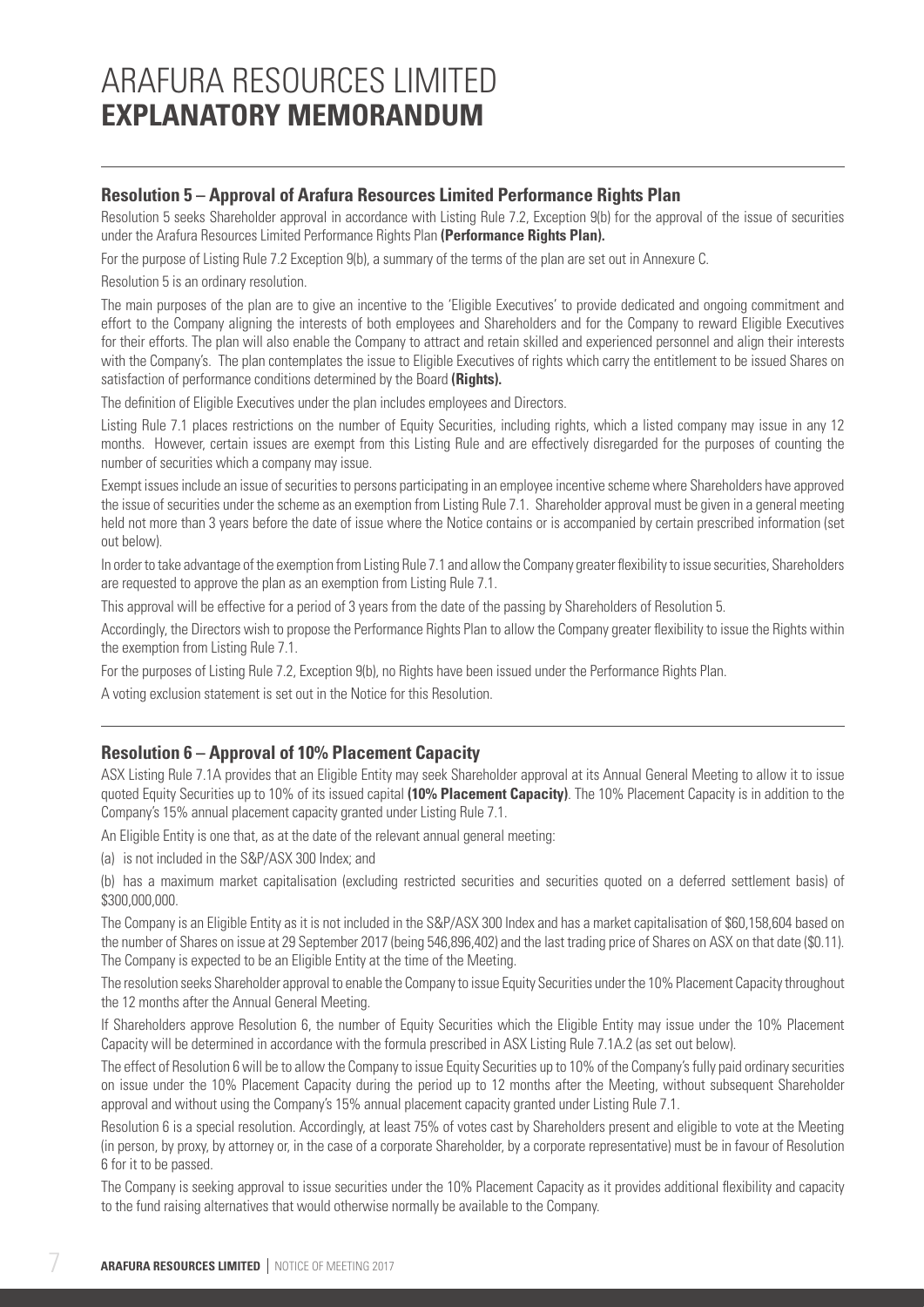#### **Listing Rule 7.1A**

Listing Rule 7.1A enables an Eligible Entity to seek shareholder approval at its annual general meeting to issue Equity Securities in addition to those under the Eligible Entity's 15% annual placement capacity.

Any Equity Securities issued must be in the same class as an existing class of quoted Equity Securities. The Company currently has 1 class of quoted Equity Securities on issue, being the Shares (ASX Code: ARU) and Options on issue.

The exact number of quoted Equity Securities that the Company may issue under an approval under Listing Rule 7.1A will be calculated according to the following formula:



#### Where:

**'A'** is the number of Shares on issue 12 months before the date of issue or agreement to issue:

(i) plus the number of Shares issued in the previous 12 months under an exception in Listing Rule 7.2;

(ii) plus the number of partly paid shares that became fully paid in the previous 12 months;

- (iii) plus the number of Shares issued in the previous 12 months with approval of holders of Shares under Listing Rules 7.1 and 7.4.; and
- (iv) less the number of Shares cancelled in the previous 12 months.

**'D'** is 10%.

**'E'** is the number of Equity Securities issued or agreed to be issued under Listing Rule 7.1A.2 in the 12 months before the date of issue or agreement to issue that are not issued with the approval of holders of Ordinary Securities under Listing Rule 7.1 or 7.4.

#### **Regulatory Requirements**

Pursuant to and in accordance with Listing Rule 7.3A, the information below is provided in relation to Resolution 5:

#### **(a) Minimum Price**

Equity Securities issued under the 10% Placement Facility must be in the same class as an existing class of quoted Equity Securities of the Company. As at the date of this Notice, the Company has on issue one class of Equity Securities quoted on ASX, being the Shares.

The issue price of equity Securities issued under the 10% Placement Facility must not be lower than 75% of the volume-weighted average market price for securities in the same class calculated over the 15 trading days on which trades in that class were concluded immediately before:

- (i) the date on which the price at which the Equity Securities are to be issued is agreed; or
- (ii) if the Equity Securities are not issued within 5 ASX trading days of the date in paragraph (i) above, the date on which the Equity Securities are issued.

#### **(b) Date of Issue**

The Equity Securities may be issued under the 10% Placement Capacity commencing on the date of the Meeting and expiring on the first to occur of the following:

- (i) 12 months after the date of this Meeting; and
- (ii) the date of approval by Shareholders of any transaction under ASX Listing Rules 11.1.2 (a significant change to the nature or scale of the Company's activities) or 11.2 (disposal of the Company's main undertaking) (after which date, an approval under Listing Rule 7.1A ceases to be valid);

#### **(c) Risk of Voting Dilution**

As at the date of this Notice, the Company has 546,896,402 Shares on issue and for the purposes of the examples set out in the table below (and for simplicity) variable 'A' is 495,550,814 Shares.

Any issue of Equity Securities under the 10% Placement Capacity will dilute the interests of Shareholders who do not receive any Shares under the issue.

There is a risk that:

- (i) The market price for the Company's Equity Securities may be significantly lower on the date of the issue of the Equity Securities than on the date of the Meeting; and
- (ii) The Equity Securities may be issued at a price that is at a discount to the market price for the Company's Equity Securities on the issue date or the Equity Securities are issued as part of consideration for the acquisition of a new asset, which may have an effect on the amount of funds raised by the issue of the Equity Securities.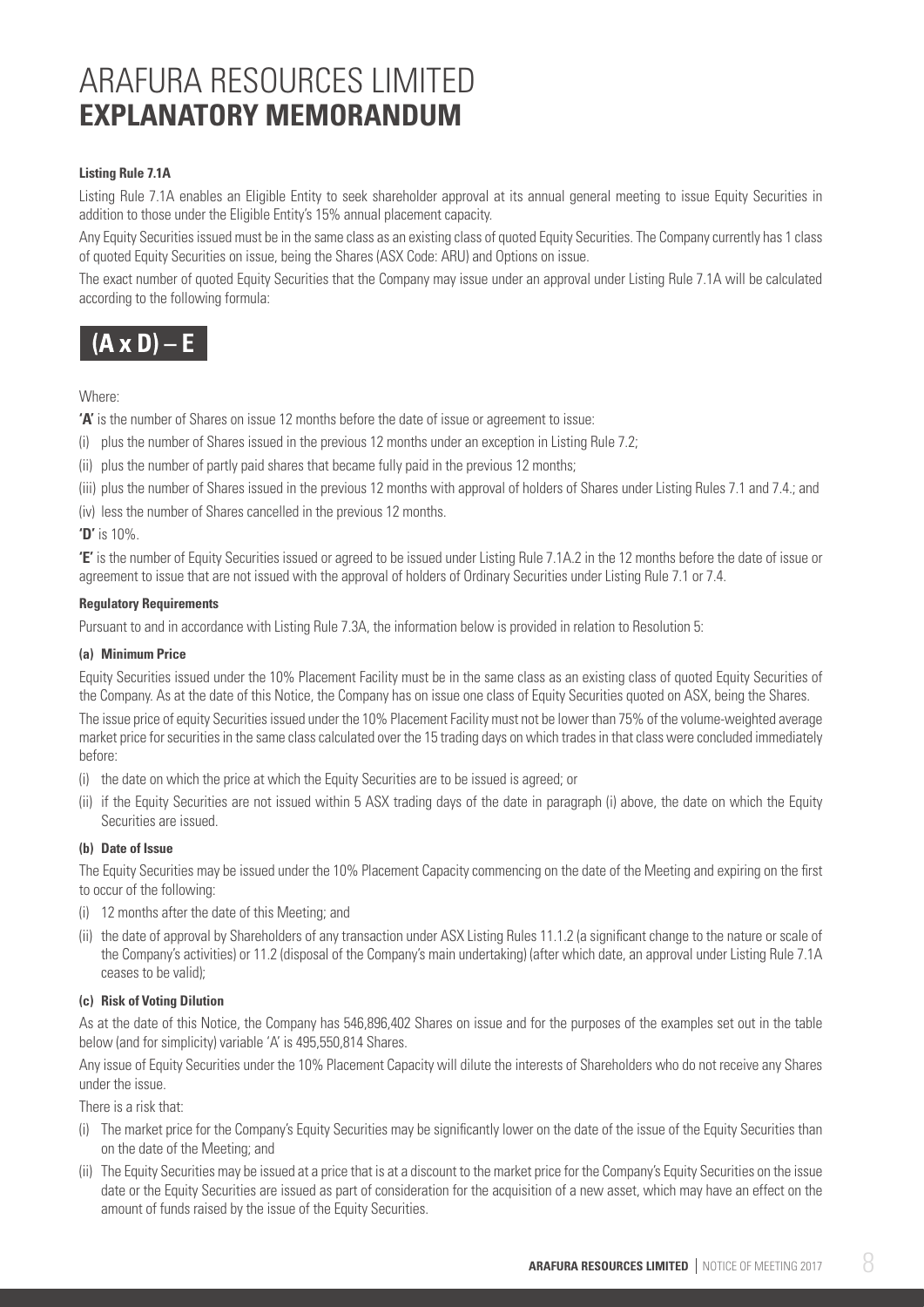If Resolution 6 is approved by Shareholders and the Company issues the maximum number of Equity Securities available under the 10% Placement Capacity, the economic and voting dilution of existing Shares would be as shown in the table below.

The table below shows the dilution of existing Shareholders calculated in accordance with the formula outlined in ASX Listing Rule 7.1A(2) incorporating the assumptions listed below the table.

The table also shows the voting dilution impact where the number of Shares on issue (Variable A in the formula) changes and the economic dilution where there are changes in the issue price of Shares issued under the 10% Placement Capacity.

| <b>Number of Shares on Issue</b>                  | <b>Dilution</b>                                      |                                                 |                               |                                                 |  |  |
|---------------------------------------------------|------------------------------------------------------|-------------------------------------------------|-------------------------------|-------------------------------------------------|--|--|
| (Variable A) in ASX Listing<br><b>Rule 7.1A2)</b> | <b>Issue Price</b><br>(Per Share)                    | 50% Decrease in Issue<br><b>Price (\$0.055)</b> | <b>Issue Price</b><br>(S0.11) | 50% Increase in Issue<br><b>Price (\$0.165)</b> |  |  |
| 495,550,814                                       | <b>Shares Issued - 10% Voting</b><br><b>Dilution</b> | 49.555.081 Shares                               | 49,555,081 Shares             | 49.555.081 Shares                               |  |  |
| (Current Variable A)                              | <b>Funds Raised</b>                                  | \$2,725,529                                     | \$5,451,059                   | \$8,176,588                                     |  |  |
| 743,326,221                                       | <b>Shares Issued -</b><br><b>10% Voting Dilution</b> | 74.332.622 Shares                               | 74.332.622 Shares             | 74.332.622 Shares                               |  |  |
| (50% Increase in Variable A)                      | <b>Funds Raised</b>                                  | \$4,088,294                                     | \$8,176,588                   | \$12,264,883                                    |  |  |
| 991.191.628                                       | Shares Issued -<br><b>10% Voting Dilution</b>        | 99.119.163 Shares                               | 99.119.163 Shares             | 99.119.163 Shares                               |  |  |
| (100% Increase in Variable A)                     | <b>Funds Raised</b>                                  | \$5,451,554                                     | \$10,903,108                  | \$16,354,662                                    |  |  |

*The above has been prepared in accordance with ASX Listing Rule 7.3A.2 to show potential dilution scenarios.*

The number of Shares on issue (Variable A in the formula) could increase as a result of the issue of Shares that do not require Shareholder approval (such as under a pro-rata rights issue or scrip issued under a takeover offer) or that are issued with Shareholder approval under Listing Rule 7.1.

#### **The table above has been prepared on the following assumptions:**

- 1. Variable A is 495,550,814 Shares.
- 2. The issue price set out above is the last trading price of the Shares on ASX on the date of this Notice.
- 3. The Company issues the maximum possible number of Equity Securities under the 10% Placement Capacity.
- 4. The Company has not issued any Equity Securities in the 12 months prior to the Meeting that were not issued under an exception in Listing Rule 7.2 or with approval under Listing Rule 7.1.
- 5. The issue of Equity Securities under the 10% Placement Capacity consists only of Shares.
- 6. No Options are exercised into Shares before the date of issue of any Shares pursuant to ASX Listing Rule 7.1A.
- 7. The calculations above do not show the dilution that any one particular Shareholder will be subject to by reason of placement under the 10% Placement Capacity. All Shareholders should consider the dilution caused to their own shareholding depending on their specific circumstances.
- 8. This table does not set out any dilution pursuant to placement capacity under Listing Rule 7.1.
- 9. The 10% voting dilution reflects the aggregate percentage dilution against the issued share capital at the time of issue. This is why the voting dilution is shown in each example as 10%.

#### **Shareholders should note that there is a risk that:**

- (i) the market price for the Company's Shares may be significantly lower on the issue date than on the date of the Meeting; and
- (ii) the shares may be issued at a price that is at a discount to the market price for those Shares on the date of issue.

#### **Purpose of Issue under 10% Placement Capacity**

The Company may issue Equity Securities under the 10% Placement Capacity for the following purposes:

- (a) non-cash consideration for the acquisition of the new assets and investments. In such circumstances the Company will provide a valuation of the non-cash consideration as required by Listing Rule 7.1A.3; or
- (b) cash consideration. In such circumstances, the Company intends to use the funds raised towards the completion of pilot plant testing and analysis, to further progress Definitive Feasibility Studies and Environmental Studies on the Nolans Project, and general working capital.

The Company will provide further information at the time of issue of any Equity Securities under the 10% Placement Facility in compliance with its disclosure obligations under Listing Rules 7.1A.4 and 3.10.5A.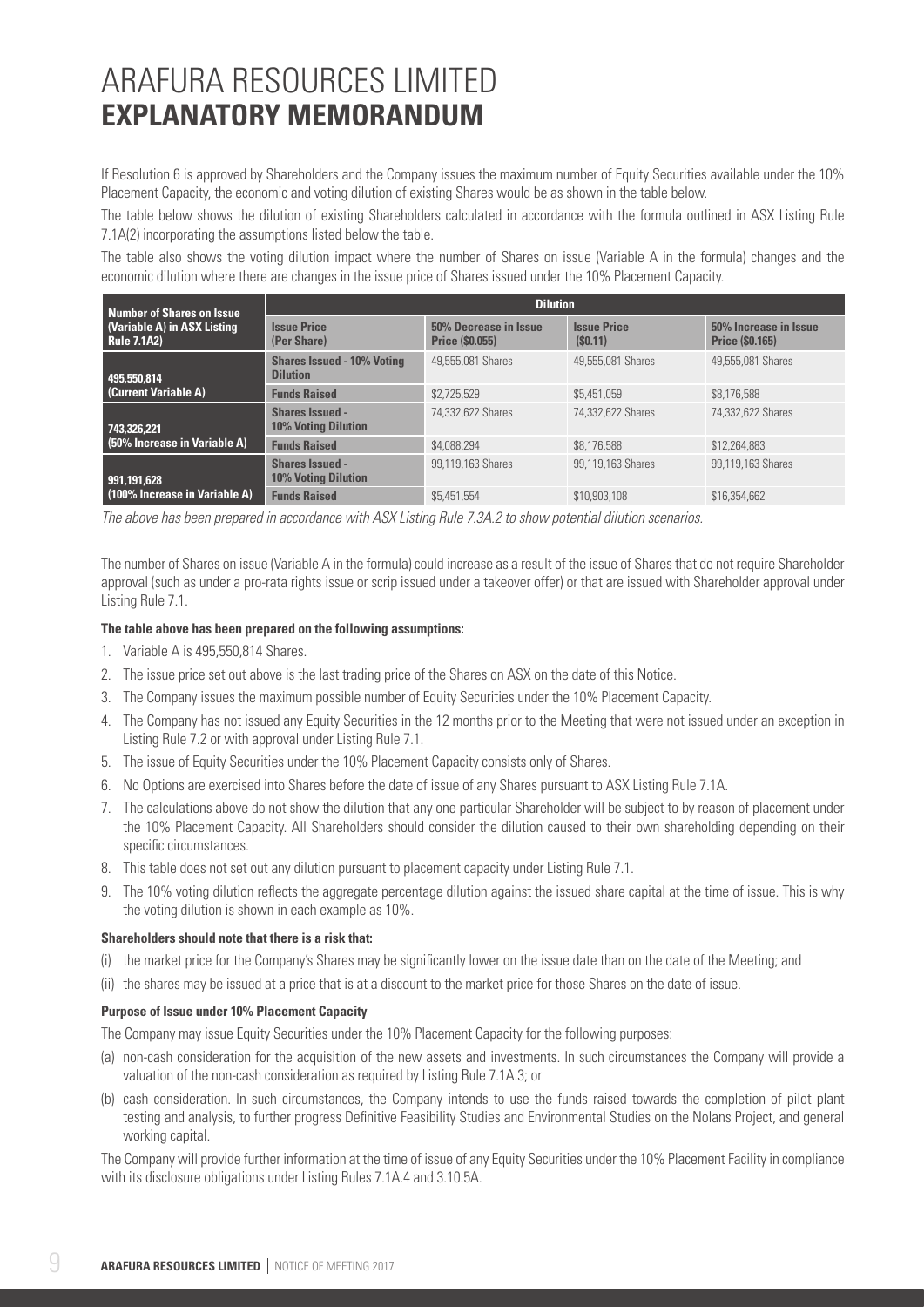#### **Allocation under the 10% Placement Capacity**

The recipients of the Equity Securities to be issued under the 10% Placement Capacity have not yet been determined. However, the recipients of Equity Securities could consist of current Shareholders or new investors (or both), none of whom will be related parties of the Company.

The Company will determine the recipients at the time of the issue under the 10% Placement Capacity, having regard to the following factors:

(a) the purpose of the issue;

(b) alternative methods for raising funds available to the Company at that time, including, but not limited to, an entitlement issue or other offer where existing Shareholders may participate;

- (c) the effect of the issue of the Equity Securities on the control of the Company;
- (d) the circumstances of the Company, including, but not limited to, the financial position and solvency of the Company;
- (e) prevailing market conditions; and
- (f) advice from corporate, financial and broking advisers (if applicable).

#### **Issues in the last 12 months**

The Company has previously obtained Shareholder approval under Listing Rule 7.1A at its annual general meeting held on 18 November 2016. The Company has not issued any Equity Securities under that Shareholder approval.

In accordance with Listing Rule 7.3A.6 the total number of Equity Securities issued in the 12 months preceding the date of the Notice is 107,680,758 Equity Securities representing a 24% increase in the number of Equity Securities on issue at the commencement of the 12 month period.

The Company has issued the following Equity Securities in the 12 months preceding the date of the Notice:

|                | <b>Date</b>      | <b>Investor</b>                                               | <b>Number and class</b><br>of Equity Security | Price (\$)      | Key terms                                                                                     | Amount raised/<br>Value (\$)                                                                      |
|----------------|------------------|---------------------------------------------------------------|-----------------------------------------------|-----------------|-----------------------------------------------------------------------------------------------|---------------------------------------------------------------------------------------------------|
|                | 23 February 2017 | Sophisticated and<br>Institutional Investors                  | 53,100,588 fully paid<br>ordinary shares      | \$0.068         | Same as existing ordinary<br>shares on issue                                                  | \$3,610,840*                                                                                      |
| $\mathcal{P}$  | 27 February 2017 | Sophisticated Investor                                        | 300,000 fully paid<br>ordinary shares         | \$0.068         | Same as existing ordinary<br>shares on issue                                                  | \$20,400*                                                                                         |
| 3              | 5 April 2017     | Existing Shareholders under<br>a Share Purchase Plan          | 52,225,170 fully paid<br>ordinary shares      | \$0.060         | Same as existing ordinary<br>shares on issue                                                  | $$3,133,510*$                                                                                     |
| $\overline{4}$ | 31 July 2017     | Arafura Employees under<br>Arafura's Employee Options<br>Plan | 2.055.000 unlisted<br>options.                | Nil issue price | The issue of 2,055,000<br>options exercisable at \$0.15<br>each on or before 30 June<br>2021. | Nil amount raised.<br>Non-cash consideration<br>valued at \$40,415 using<br>Black Scholes method. |

*\*The total cash raised under this initiative remains held in Term Deposit. Arafura intends to use these funds for ongoing piloting and commercialisation of the Nolans Rare Earths Project.*

#### **Voting Exclusion**

A voting exclusion statement is included in this Notice. As at the date of this Notice, the Company has not invited any existing Shareholder to participate in an issue of Equity Securities under ASX Listing Rule 7.1A. Therefore, no existing Shareholders will be excluded from voting on Resolution 6.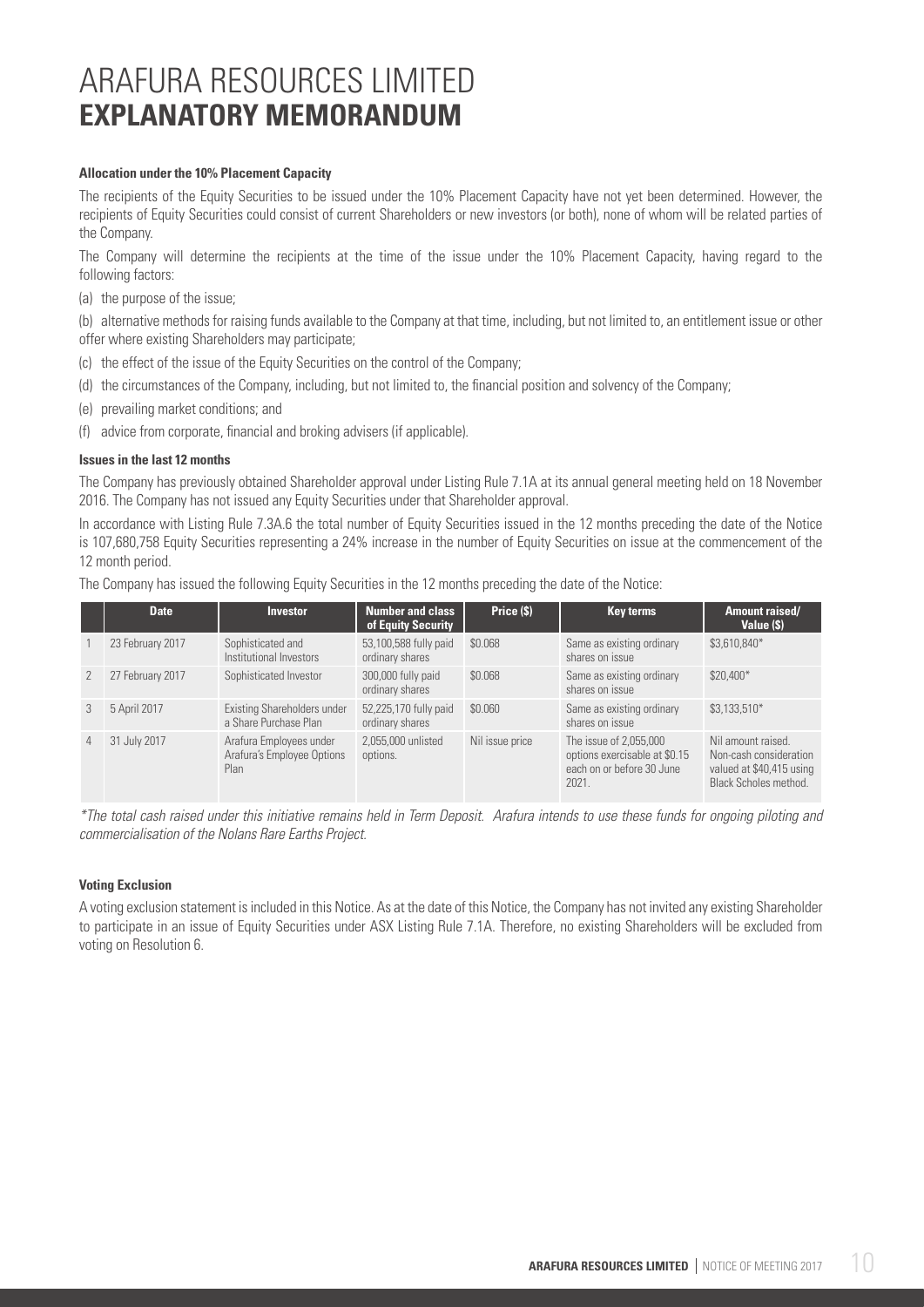# ARAFURA RESOURCES LIMITED **ANNEXURE A - DEFINITIONS**

### **The meanings of capitalised terms used in this Notice of Meeting and Explanatory Memorandum are set out below:**

**2017 Option Plan** has the meaning given in the Explanatory Memorandum for Resolution 4.

**AGM** or **Meeting** means the Company's annual general meeting to be held on 16 November 2017 at 10 a.m. WST.

**ASIC** means the Australian Securities and Investments Commission.

**Associate** has the meaning given to the term 'associate' in Chapter 19 of the Listing Rules.

#### **Associated Bodies Corporate means:**

- (a) a body corporate that is a related body corporate of the Company;
- (b) a body corporate that has Voting Power in the Company of not less than 20%; or
- (c) a body corporate in which the Company has Voting Power of not less than 20%.

**ASX** means the ASX Limited or the Australian Securities Exchange operated by ASX Limited, as the context requires.

**Board** means the board of Directors.

**Casual Employee** means an individual who is, or might reasonably be expected to be, engaged to work the number of hours that are the pro rata equivalent of 40% or more of a comparable full-time position with a member of the Group.

**Closely Related Parties ('CRP')** of a KMP means; spouse or child of the KMP, a child of the KMP's spouse, a dependent of the KMP or KMP's spouse, anyone else who is a member of the KMP's family and may be expected to influence the KMP or be influenced by the KMP, in the KMP's dealing with the Company, a company the KMP controls or a person prescribed by the Corporations Regulations.

**Company** or **Arafura** means Arafura Resources Limited ABN 22 080 933 455.

#### **Contractor** means:

- (a) an individual with whom a member of the Group has entered into a contract for the provision of services under which the individual performs work for that member of the Group; or
- (b) a company with whom a member of the Group has entered into a contract for the provision of services under which an individual, who is a director of the company or their spouse, performs work for that member of the Group,

where the individual who performs the work under or in relation to the contract is, or might reasonably be expected to be, engaged to work the number of hours that are the pro rata equivalent of 40% or more of a comparable full-time position with the member of the Group.

**Corporations Act** means the Corporations Act 2001 (Cth).

**Director** means a Director of the Company.

**Eligible Entity** has the meaning given in the Explanatory Memorandum for Resolution 6.

**Eligible Executive** means an Executive nominated by the Board and whom the Board determines in its absolute discretion is to participate in the 2017 Option Plan or the Performance Rights Plan (as applicable) and who has not given or been given a notice of termination of employment.

**Equity Security** has the meaning given in the Listing Rules.

**Explanatory Memorandum** means the explanatory memorandum to the Notice.

**Executive** means a person who is at the time of an offer under the 2017 Option Plan or the Performance Rights Plan (as applicable):

(a) a full or part-time employee (including an executive Director);

- (b) a non-executive Director;
- (c) a Contractor;
- (d) a Casual Employee; or
- (e) a Prospective Participant,
- (f) of a member of the Group.

**Group** means the Company and its Associated Bodies Corporate.

**Key Management Personnel ('KMP')** has the meaning given under the Accounting Standards, namely 'key management personnel' are those persons having authority and responsibility for planning, directing and controlling the activities of the Company, directly or indirectly and includes any Director (whether executive or otherwise) of the Company.

**Listing Rules** means the Listing Rules of ASX.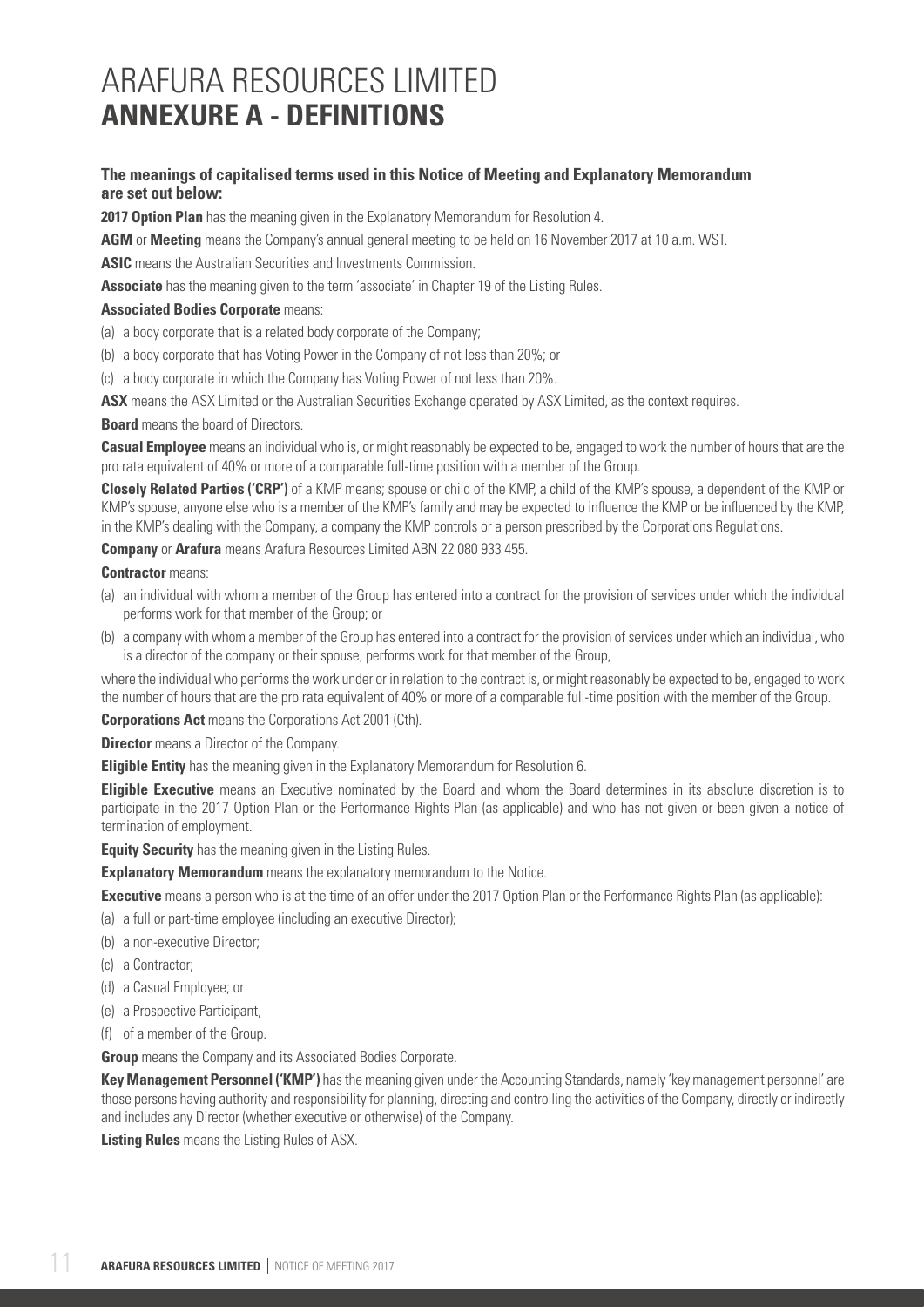# ARAFURA RESOURCES LIMITED **ANNEXURE A - DEFINITIONS**

**Nominee** means: nominee of an Eligible Executive that is one of the following:

- (a) an immediate family member of the Eligible Executive;
- (b) a company whose members comprise no persons other than the Eligible Executive or immediate family members of the Eligible Executive; or
- (c) a corporate trustee of a self-managed superannuation fund (within the meaning of the Superannuation Industry (Supervision) Act 1993 (Cth)) where the Eligible Executive is a director of the trustee.

**Notice** or **Notice of Annual General Meeting** means this Notice of Annual General Meeting.

**Option** means an unlisted option to acquire a Share.

Participant means an Eligible Executive who is deemed to have accepted an offer under the 2017 Option Plan or the Performance Rights Plan (as applicable) and to whom an Option or Right is (or is to be) issued under either plan, or its Nominee (as the context requires).

**Performance Rights Plan** has the meaning given in the Explanatory Memorandum for Resolution 5.

Prospective Participant means a person to whom an offer is made under the 2017 Option Plan or the Performance Rights Plan (as applicable) but who can only accept that offer if an arrangement has been entered into that will result in the person becoming covered by one of paragraphs (a) to (d) of the definition of Executive.

**Proxy Form** means the proxy form attached to the Notice.

**Remuneration Report** means the report commencing on page 25 of the Company's 2017 Annual Report which was released to the market on 20 September 2017.

**Retirement** in relation to a Participant means the retirement by the Participant from employment or engagement by any member of the Group.

**Resolution** means a resolution contained in the Notice.

**Rights** has the meaning given in the Explanatory Memorandum for Resolution 5.

**Share** means a fully paid ordinary share in the capital of the Company.

**Shareholder** means a shareholder of the Company

**Total and Permanent Disablement** means in relation to a Participant means that the Participant has, in the opinion of the Board, after considering such medical and other evidence as it sees fit, become incapacitated to such an extent as to render the Participant unlikely ever to engage in any occupation for which he or she is reasonably qualified by education, training or experience.

**WST** means Western Australian Standard Time.

**Voting Power** has the meaning given in section 610 of the Corporations Act.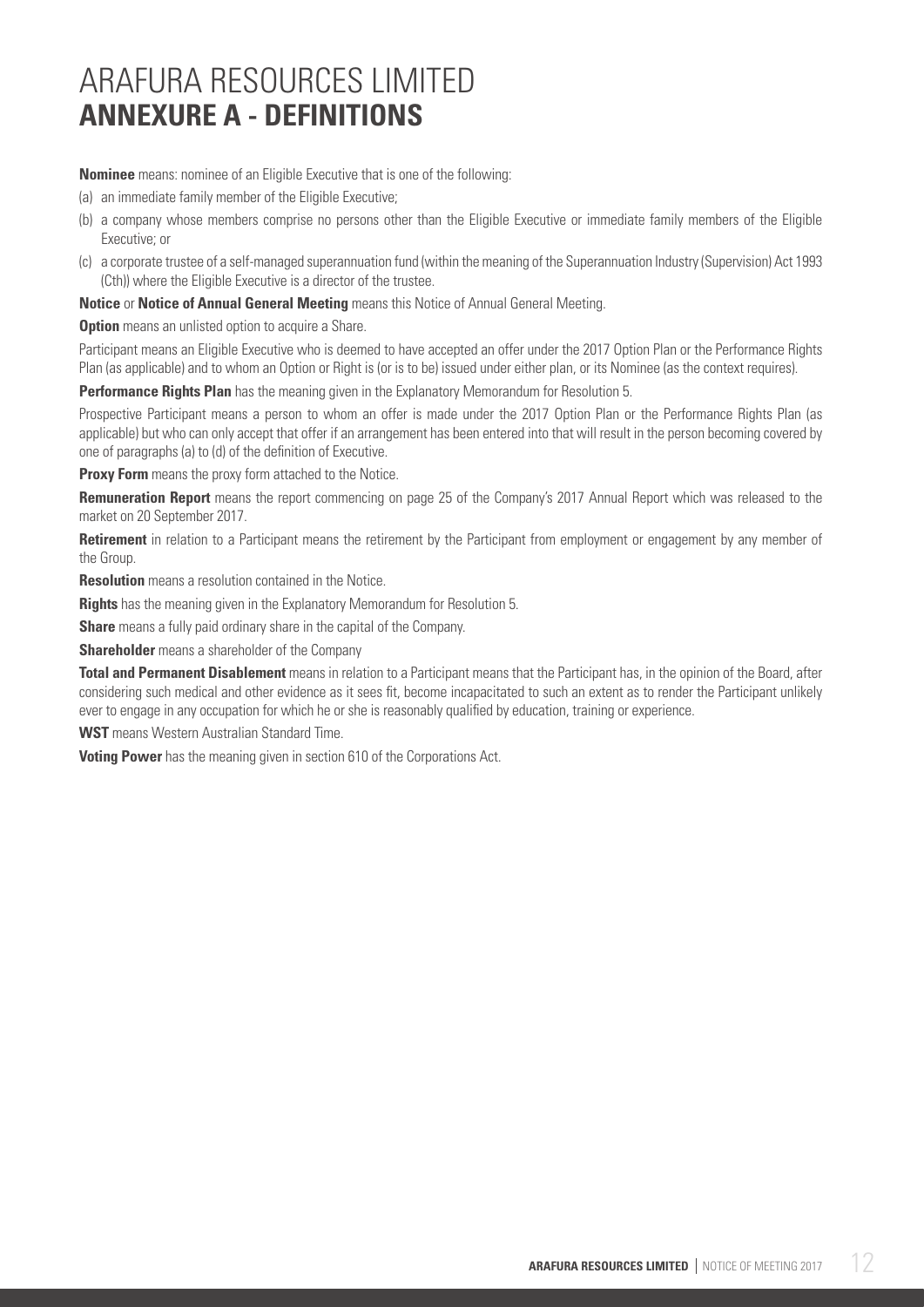# ARAFURA RESOURCES LIMITED **ANNEXURE B - SUMMARY OF EMPLOYEE OPTION PLAN**

#### **In this Annexure B, references to 'Plan' mean references to the 2017 Option Plan.**

#### **The key terms of the Plan are as follows:**

- (a) The Board may offer Options to Eligible Executives in the form of an 'Offer Document'.
- (b) The Board may offer Options to Eligible Executives having regard to the seniority of the Eligible Executive and the position the Eligible Executive occupies in the Group, each Eligible Executive's length of service with the Group, the record of employment of the Eligible Executive with the Group, the contribution the Eligible Executive has made to the Group, the potential contribution of the Eligible Executive to the Group and any other matters which the Board considers relevant.
- (c) No issue price is payable for the Options and the Offer Document will set out (among other things) the number of Options offered, the exercise price for an Option, the date the Options will expire and any other information required by law or the Listing Rules or considered by the Board to be relevant.
- (d) Upon receipt of an offer, an Eligible Executive may, by notice in writing to the Board, nominate a Nominee in whose favour the Eligible Executive wishes to renounce the offer. The Board may, in its discretion, resolve not to allow a renunciation of an offer in favour of a Nominee without giving any reason for that decision.
- (e) Each Option will entitle a Participant to subscribe for ant be issued one Share at the exercise price set out in the offer.
- (f) Options may not be transferred.
- (g) Options will not be quoted on ASX.
- (h) Any Shares issued on exercise of Options will rank equally with all existing Shares on issue.
- (i) the Board may determine (at any time) that some or all Options are or will become exercisable immediately if:
	- (1) a takeover bid (as defined in the Corporations Act) is made in respect of Shares and both the bidder obtains Voting Power in the Company of 50% or more and the takeover offers are made or declared unconditional (other than for the happening of the events or circumstances set out in section 652C(l) and (2) of the Corporations Act or the condition set out in section 625(3) of the Corporations Act); or
	- (2) a transaction by way of compromise or arrangement under Part 5.1 of the Corporations Act is approved by the requisite majorities of members of the Company at a meeting convened in accordance with the order of a court under section 411(1) of the Corporations Act; or
	- (3) an event or transaction by which an entity becomes or is to become the registered holder of more than 50% of the total issued Shares is approved or accepted by a majority of members of the Company.
- (j) An Option not exercised will lapse on the first to occur of:
	- (1) the expiry date of the Option as set out in the Offer Document;
	- (2) the expiry of 30 days, or any longer period which the Board determines, after the Participant ceases to be employed or engaged by any member of the Group for any reason, including death, Total and Permanent Disablement or Retirement; and
	- (3) a determination of the Board that the Participant has acted fraudulently, dishonestly or in breach of the Participant's obligations to the Company or any member of the Group and that the Option is to be forfeited.
- (k) The Board may, in its sole discretion, before an Option expires, determine that an Option will not lapse under the circumstances set out in paragraph (j) above if the Participant has ceased to be employed by any member of the Group as a result of:
	- (1) Total and Permanent Disablement, ill health, death, economic necessity or any other factor not attributable to the conduct or performance of that person; or
	- (2) Retirement under circumstances that are not related to the conduct or performance of that person,

 in which case the Option will, subject to the Plan, remain exercisable by the Participant (or, where applicable, the Participant's executor, administrator or legal personal representative) until the date determined by the Board or until the Option otherwise lapses in accordance with the Plan.

- (l) The Board may stipulate in an Offer Document (or elsewhere) that Options may only be exercised if the Company (or a business division) achieves stipulated performance hurdles.
- (m) If, when making an offer of Options under the Plan, the Company does so in reliance on ASIC Class Order [CO 14/1000], it must, at the time of making the offer, have reasonable grounds to believe that the number of Shares that have been, or may be, issued in any of the circumstances covered by the following paragraphs will not exceed 5% of the total number of Shares:
	- (1) Shares that may be issued under the offer or any other offer to be made under the Plan (to the extent offered in reliance on ASIC Class Order [CO 14/1000]);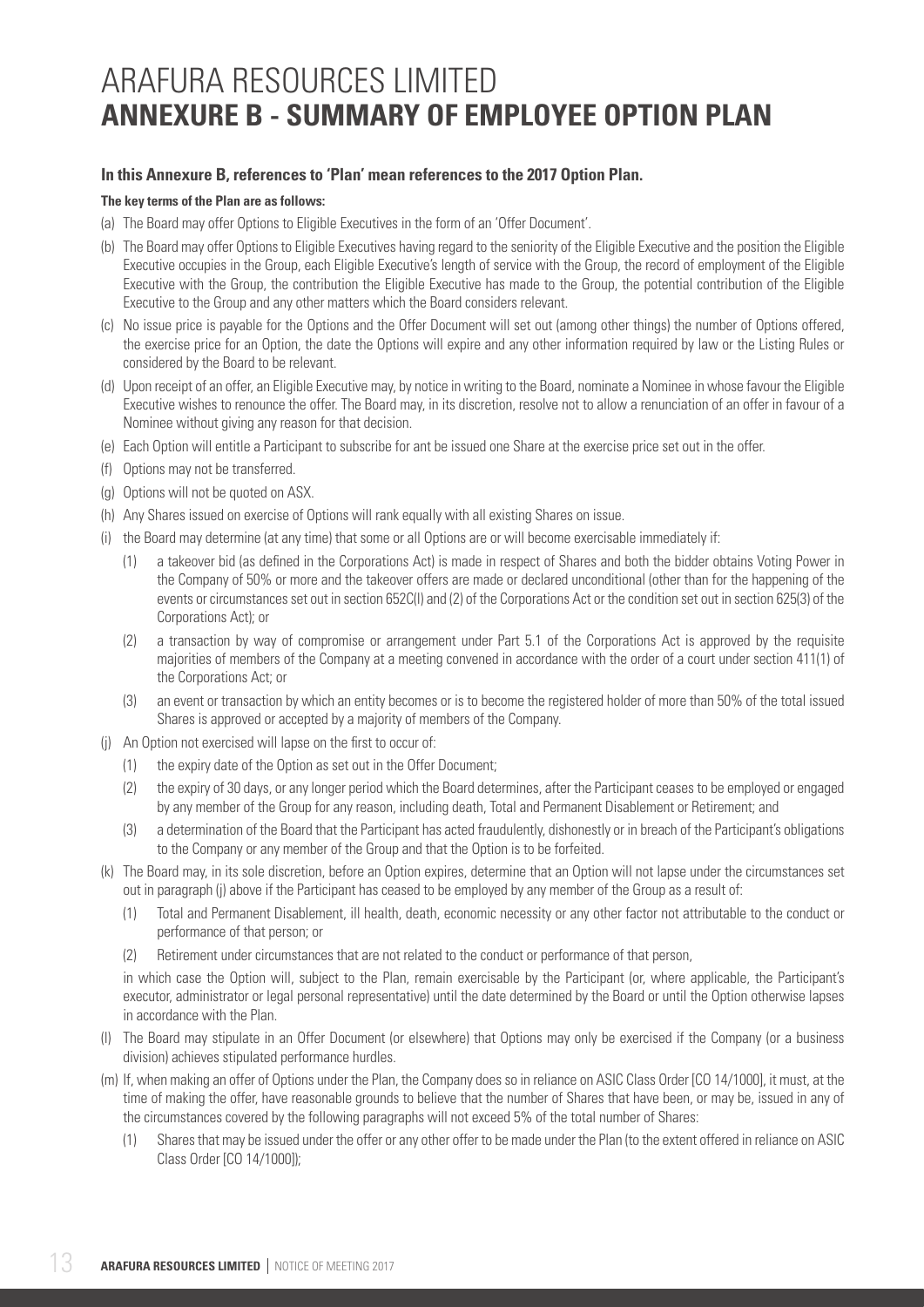# ARAFURA RESOURCES LIMITED **ANNEXURE B - SUMMARY OF EMPLOYEE OPTION PLAN**

- (2) Shares issued or that may be issued as a result of offers made at any time during the previous three year period under:
- (3) the Plan or any other Employee Incentive Scheme in reliance on ASIC Class Order [CO 14/1000] or its predecessors; or
- (4) an ASIC exempt arrangement of a similar kind to an Employee Incentive Scheme.
- (n) Offers of Options made or Shares issued other than in reliance on ASIC Class Order [CO 14/1000] or its predecessors (such as offers received outside of Australia or under an exception in section 708 of the Corporations Act) will not be included in calculating the 5% limit.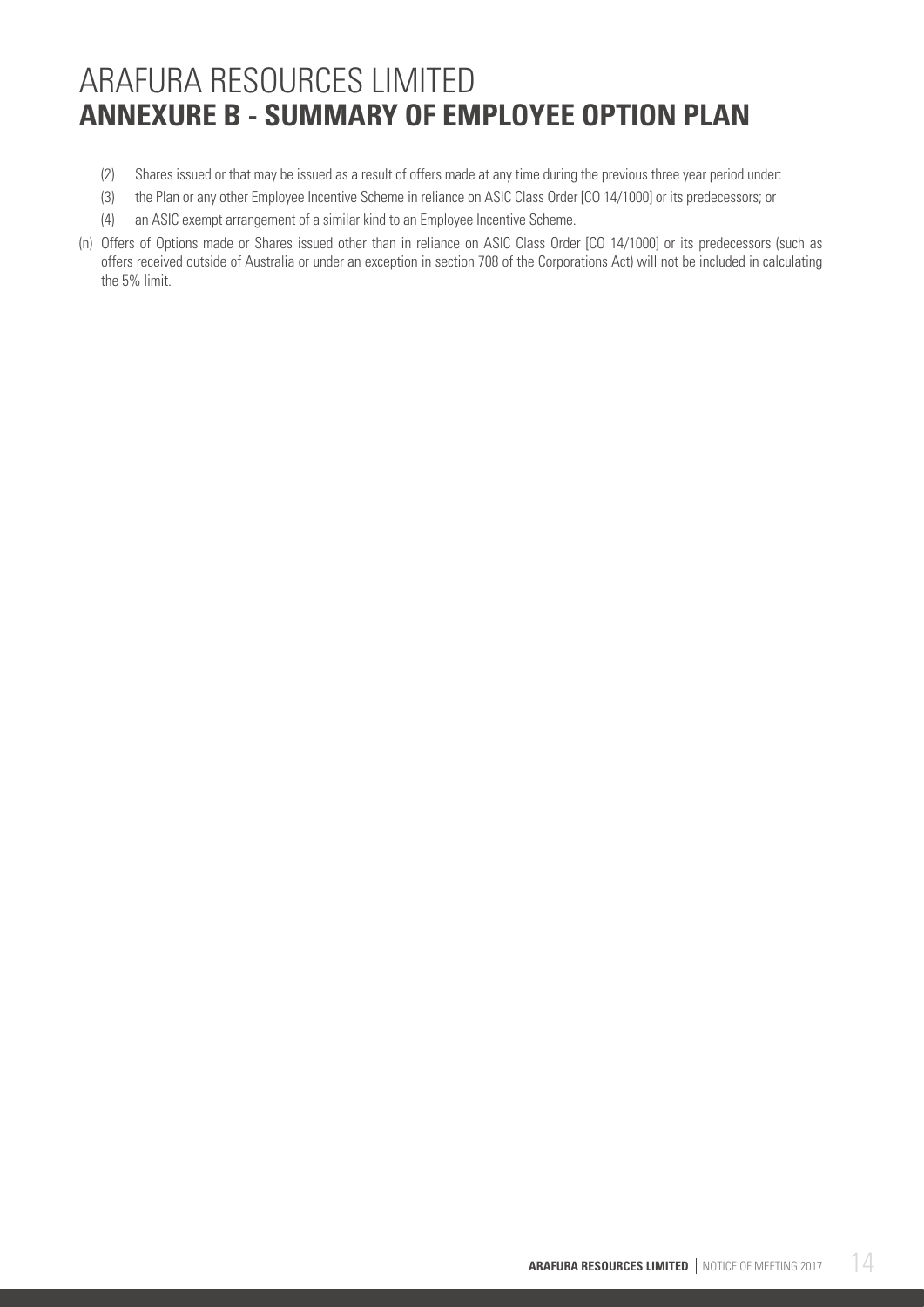# ARAFURA RESOURCES LIMITED **ANNEXURE C - SUMMARY OF PERFORMANCE RIGHTS PLAN**

### **In this Annexure C, references to "Plan" mean references to the Performance Rights Plan.**

#### **The key terms of the Plan are as follows:**

- (a) The Board may offer Rights to Eligible Executives in the form of an 'Offer Document'.
- (b) The Board may offer Rights to Eligible Executives having regard to the seniority of the Eligible Executive and the position the Eligible Executive occupies in the Group, each Eligible Executive's length of service with the Group, the record of employment of the Eligible Executive with the Group, the contribution the Eligible Executive has made to the Group, the potential contribution of the Eligible Executive to the Group and any other matters which the Board considers relevant.
- (c) No issue price is payable for the Rights.
- (d) No payment is required on vesting or exercise of a Right.
- (e) The Offer Document will set out (among other things) the number of Rights offered, the performance conditions that must be satisfied or circumstances which must exist before a Right vests, the period for satisfaction of a performance condition and any other information required by law or the Listing Rules or considered by the Board to be relevant.
- (f) Upon receipt of an offer, an Eligible Executive may, by notice in writing to the Board, nominate a Nominee in whose favour the Eligible Executive wishes to renounce the offer. The Board may, in its discretion, resolve not to allow a renunciation of an offer in favour of a Nominee without giving any reason for that decision.
- (g) Each Right which vests will entitle a Participant to be issued one Share.
- (h) Rights will be automatically exercised when the Rights vest.
- (i) Rights may not be transferred unless by force of law or upon death to the Participant's legal personal representative or upon bankruptcy to the Participant's trustee in bankruptcy.
- (j) Rights will not be quoted on ASX.
- (k) Any Shares issued on exercise of Rights will rank equally with all existing Shares on issue.
- (l) the Board may determine (at any time) that some or all Rights will vest are or will become exercisable immediately if:
	- (1) a takeover bid (as defined in the Corporations Act) is made in respect of Shares and both the bidder obtains Voting Power in the Company of 50% or more and the takeover offers are made or declared unconditional (other than for the happening of the events or circumstances set out in section 652C(l) and (2) of the Corporations Act or the condition set out in section 625(3) of the Corporations Act); or
	- (2) a transaction by way of compromise or arrangement under Part 5.1 of the Corporations Act is approved by the requisite majorities of members of the Company at a meeting convened in accordance with the order of a court under section 411(1) of the Corporations Act; or
	- (3) an event or transaction by which an entity becomes or is to become the registered holder of more than 50% of the total issued Shares is approved or accepted by a majority of members of the Company.
- (m) A Right not exercised will lapse on the first to occur of:
	- (1) the expiry date of the Right as set out in the Offer Document;
	- (2) the expiry of 30 days, or any longer period which the Board determines, after the Participant ceases to be employed or engaged by any member of the Group for any reason, including death, Total and Permanent Disablement or Retirement;
	- (3) a determination of the Board that the Participant has acted fraudulently, dishonestly or in breach of the Participant's obligations to the Company or any member of the Group and that the Option is to be forfeited; and
	- (4) a determination of the Board that there has been a failure to meet any performance condition applicable to the Right within the required period.
- (n) The Board may, in its sole discretion, before a Right expires, determine that a Right will not lapse under the circumstances set out in paragraph (m) above if the Participant has ceased to be employed by any member of the Group as a result of:
	- (1) Total and Permanent Disablement, ill health, death, economic necessity or any other factor not attributable to the conduct or performance of that person; or
	- (2) Retirement under circumstances that are not related to the conduct or performance of that person,

 in which case the Right will, subject to the Plan, remain exercisable by the Participant (or, where applicable, the Participant's executor, administrator or legal personal representative) until the date determined by the Board or until the Right otherwise lapses in accordance with the Plan.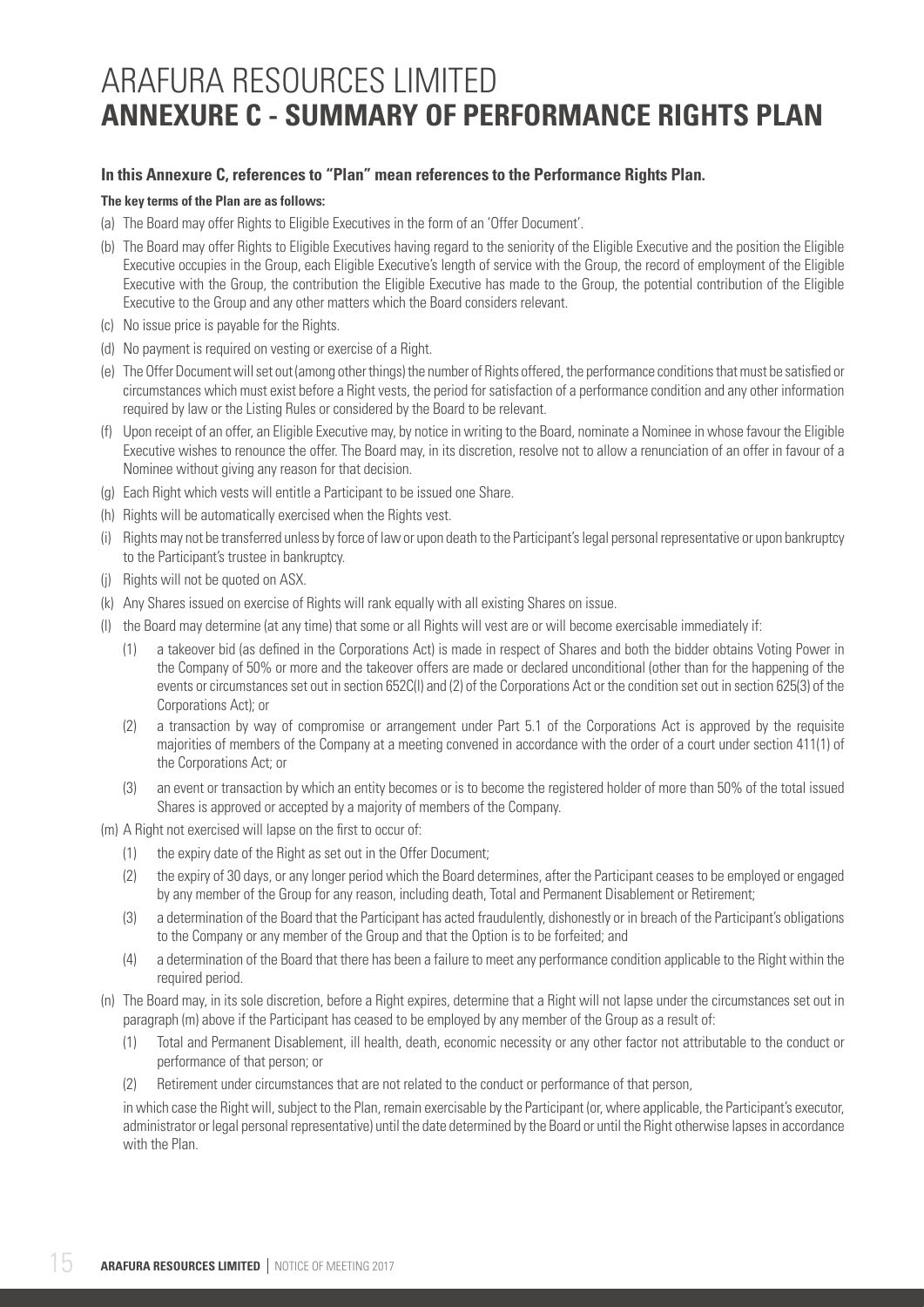# ARAFURA RESOURCES LIMITED **ANNEXURE C - SUMMARY OF PERFORMANCE RIGHTS PLAN**

- (o) If, when making an offer of Rights under the Plan, the Company does so in reliance on ASIC Class Order [CO 14/1000], it must, at the time of making the offer, have reasonable grounds to believe that the number of Shares that have been, or may be, issued in any of the circumstances covered by the following paragraphs will not exceed 5% of the total number of Shares:
	- (1) Shares that may be issued under the offer or any other offer to be made under the Plan (to the extent offered in reliance on ASIC Class Order [CO 14/1000]);
	- (2) Shares issued or that may be issued as a result of offers made at any time during the previous three year period under:
- (3) the Plan or any other Employee Incentive Scheme in reliance on ASIC Class Order [CO 14/1000] or its predecessors; or
- (4) an ASIC exempt arrangement of a similar kind to an Employee Incentive Scheme.

(p) Offers of Rights made or Shares issued other than in reliance on ASIC Class Order [CO 14/1000] or its predecessors (such as offers received outside of Australia or under an exception in section 708 of the Corporations Act) will not be included in calculating the 5% limit.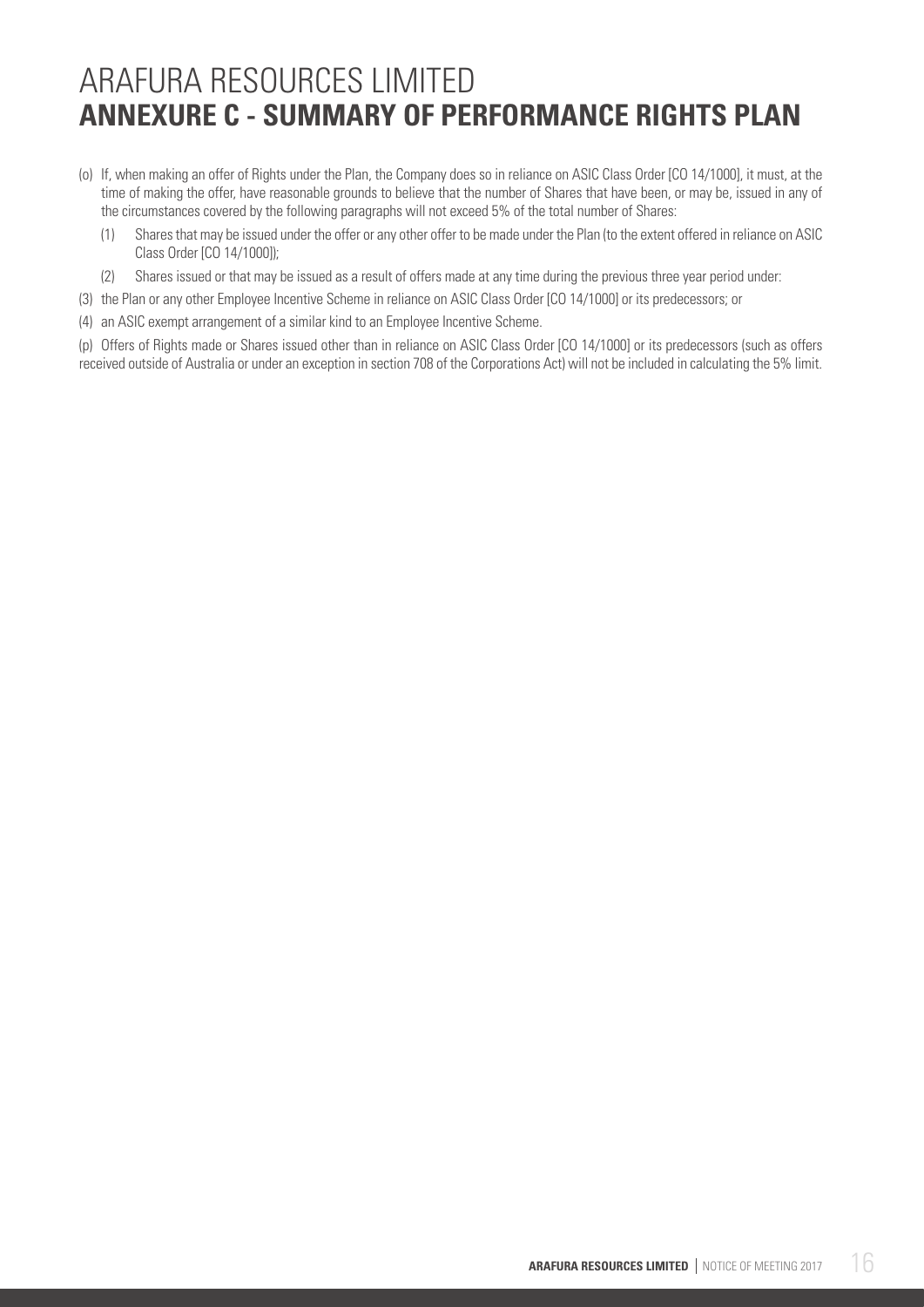# ARAFURA RESOURCES LIMITED **ANNEXURE D - PROXY FORM INSTRUCTIONS**

# **INSTRUCTIONS FOR APPOINTMENT OF PROXY**

- 1. A shareholder entitled to attend and vote is entitled to appoint no more than two proxies to attend and vote at this Annual General Meeting as the shareholder's proxy. A proxy need not be a shareholder of the Company.
- 2. Where more than one proxy is appointed, each proxy may be appointed to represent a specific proportion of the shareholder's voting rights. If such appointment is not made then each proxy may exercise half of the shareholder's voting rights. Fractions shall be disregarded.
- 3. The proxy form must be signed personally by the shareholder or his attorney, duly authorised in writing. If a proxy is given by a corporation, the proxy must be executed under either the common seal of the corporation or under the hand of an officer of the Company or its duly authorised attorney. In the case of joint shareholders, this proxy must be signed by at least one of the joint shareholders, personally or by a duly authorised attorney.
- 4. If a proxy is executed by an attorney of a shareholder, then the original of the relevant power of attorney or a certified copy of the relevant power of attorney, if it has not already been noted by the Company, must accompany the proxy form.
- 5. To be effective, forms to appoint proxies must be received by the Company no later than 48 hours before the time appointed for the holding of this Meeting, **that is by 10 a.m WST on 14 November 2017** by post, facsimile or hand delivery to the respective addresses stipulated in the proxy form.
- 6. If a person present at a general meeting represents personally or by proxy, attorney or representative more than one member, on a show of hands the person is entitled to one vote only even though he or she represents more than one member.
- 7. A joint holder may vote at a meeting either personally or by proxy, attorney or representative as if that person was the sole holder. If more than one joint holder tenders a vote in respect of the relevant shares, the vote of the holder named first in the register who tenders a vote, whether in person or by proxy, attorney or representative, must be accepted to the exclusion of the votes of the other joint holders.
- 8. Unless the proxy form provides differently, the proxy has the same rights to speak, demand a poll, join in demanding a poll or act generally at the meeting as the member would have had if the member was present.
- 9. Unless otherwise provided in the proxy form, an appointment will be taken to confer authority:
- (a) even though the instrument may refer to specific resolutions and may direct the proxy, attorney or representative how to vote on those resolutions, to do any of the following acts:
	- 1. to vote on any amendment moved to the proposed resolutions and on any motion that the proposed resolutions not be put or any similar motion;
	- 2. to vote on any procedural motion, including any motion to elect the chairperson, to vacate the chair or to adjourn the meeting; and
	- 3. to act generally at the meeting; and
- (b) even though the instrument may refer to a specific meeting to be held at a specified time or venue where the meeting is rescheduled or adjourned to another time or changed to another venue, to attend and vote at the re-scheduled or adjourned meeting or at the new venue.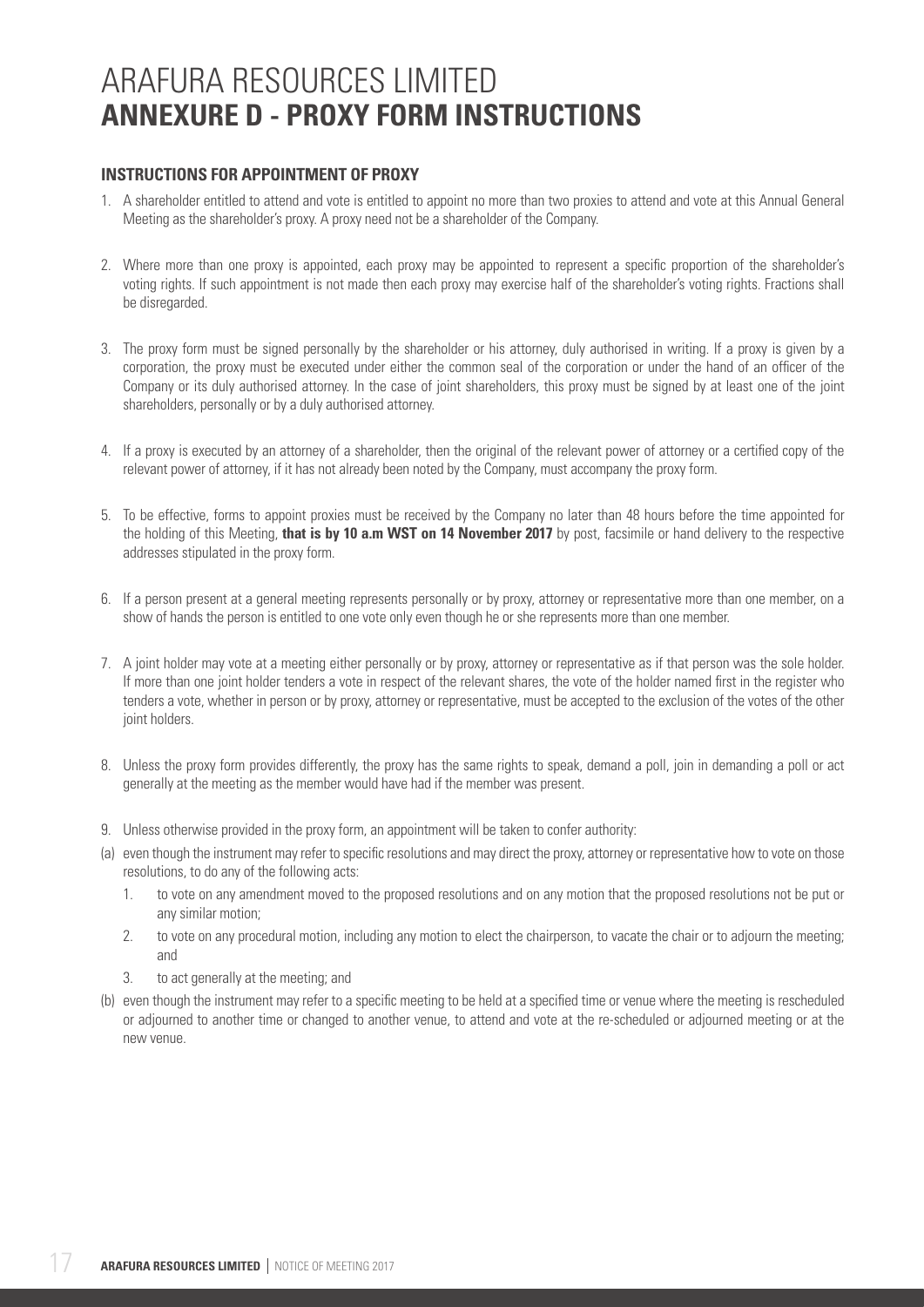

|   | <b>LODGE YOUR VOTE</b>                                                                                                                      |
|---|---------------------------------------------------------------------------------------------------------------------------------------------|
|   | <b>ONLINE</b><br>www.linkmarketservices.com.au                                                                                              |
|   | <b>BY MAIL</b><br><b>Arafura Resources Limited</b><br>C/- Link Market Services Limited<br>Locked Bag A14<br>Sydney South NSW 1235 Australia |
|   | <b>BY FAX</b><br>+61 2 9287 0309                                                                                                            |
| Ť | <b>BY HAND</b><br><b>Link Market Services Limited</b><br>1A Homebush Bay Drive, Rhodes NSW 2138                                             |
|   | <b>ALL ENQUIRIES TO</b><br>Telephone: +61 1300 554 474                                                                                      |

# PROXY FORM

I/We being a member(s) of Arafura Resources Limited and entitled to attend and vote hereby appoint:<br>

# **APPOINT A PROXY** a member (s) of Arafura Resources Limited and entitled to attend and vote hereby appoint:

the Chairman of the me Ghairman of the<br>Meeting (mark box)

OR if you are NOT appointing the Chairman of the Meeting as your proxy, please write the name of the person or body corporate you are appointing as your proxy

or failing the person or body corporate named, or if no person or body corporate is named, the Chairman of the Meeting, as my/our proxy to act on my/our behalf (including to vote in accordance with the following directions or raining the person or body corporate named, or if no person or body corporate is named, the chairman or the meeting, as my/our proxy to<br>act on my/our behalf (including to vote in accordance with the following directions permitted by the law, as the proxy sees fit) at the Annual General Meeting of the Company to be held at 10:00am (WST) on Thursday, 16 November 2017 at Duxton Hotel, Room 3, 1 St Georges Terrace, Perth WA 6000 (the Meeting) and at any postponement or adjournment of the Meeting. Figure 10.00am (WST) on Thursday,<br>16 November 2017 at Duxton Hotel, Room 3, 1 St Georges Terrace, Perth WA 6000 (the Meeting) and at any postponement or adjournment<br>of the Meeting.<br>Important for Resolutions 1, 4 & 5: If th permitted by the law, as the proxy sees fit) at the proxy sees fit, as the proxy sees fit is the Company to be held at 10:00 am (WST) on Thursday, we have held at 10:00 am (WST) on Thursday, we have held at 10:00 am (WST) the person or body corporate named, or if no person or body corporate is named, the person or body corporate is named, th

Important for Resolutions 1, 4 & 5: If the Chairman of the Meeting is your proxy, either by appointment or by default, and you have not indicated your voting intention below, you expressly authorise the Chairman of the Meeting to exercise the proxy in respect of Resolution 1, 4 & 5 even though the Resolutions are connected directly or indirectly with the remuneration of a member of the Company's Key Management Personnel (KMP). **Important for Resolutions 1, 4 & 5:** If the Chairman of the Meeting is your proxy, either by appointment or by default, and you have not  $i$ ndicated you expressly authorise the Chairman of the Meeting to exercise the proxy in respect of  $K$ 

The Chairman of the Meeting intends to vote undirected proxies in favour of each item of business.

# VOTING DIRECTIONS The Chairman of the Meeting intends to vote undirected proxies in favour of each item of business.

STEP 3

STEP 2

Proxies will only be valid and accepted by the Company if they are signed and received no later than 48 hours before the Meeting. Please read the voting instructions overleaf before marking any boxes with an  $\boxtimes$ Proxies will only be valid and accepted by the Company if they are signed and received no later than 48 hours before the Meeting.

|  | <b>Resolutions</b>                                                                                                                                                                                                                                                                                                                                                                                            | <b>For</b> | Against Abstain*                        |                                                                           |                                  | <b>For</b> | <b>Against Abstain*</b> |
|--|---------------------------------------------------------------------------------------------------------------------------------------------------------------------------------------------------------------------------------------------------------------------------------------------------------------------------------------------------------------------------------------------------------------|------------|-----------------------------------------|---------------------------------------------------------------------------|----------------------------------|------------|-------------------------|
|  | <b>Remuneration Report</b>                                                                                                                                                                                                                                                                                                                                                                                    |            |                                         | <b>5</b> Approval of Arafura Resources<br>Limited Performance Rights Plan |                                  |            |                         |
|  | Re-election of Ian Kowalick<br>as Director                                                                                                                                                                                                                                                                                                                                                                    |            |                                         | Approval of 10% Placement Capacity<br>6                                   |                                  |            |                         |
|  | Re-election of Chris Tonkin as<br><b>Director</b>                                                                                                                                                                                                                                                                                                                                                             |            |                                         |                                                                           |                                  |            |                         |
|  | Approval of Arafura Resources<br>4<br>Limited Employee Option Plan                                                                                                                                                                                                                                                                                                                                            |            |                                         |                                                                           |                                  |            |                         |
|  | * If you mark the Abstain box for a particular Item, you are directing your proxy not to vote on your behalf on a show of hands or on a poll and your<br>votes will not be counted in computing the required majority on a poll.                                                                                                                                                                              |            |                                         |                                                                           |                                  |            |                         |
|  | SIGNATURE OF SHAREHOLDERS - THIS MUST BE COMPLETED                                                                                                                                                                                                                                                                                                                                                            |            |                                         |                                                                           |                                  |            |                         |
|  | Shareholder 1 (Individual)                                                                                                                                                                                                                                                                                                                                                                                    |            | Joint Shareholder 2 (Individual)        |                                                                           | Joint Shareholder 3 (Individual) |            |                         |
|  |                                                                                                                                                                                                                                                                                                                                                                                                               |            |                                         |                                                                           |                                  |            |                         |
|  | Sole Director and Sole Company Secretary                                                                                                                                                                                                                                                                                                                                                                      |            | Director/Company Secretary (Delete one) |                                                                           | <b>Director</b>                  |            |                         |
|  | This form should be signed by the shareholder. If a joint holding, either shareholder may sign. If signed by the shareholder's attorney, the<br>power of attorney must have been previously noted by the registry or a certified copy attached to this form. If executed by a company, the<br>form must be executed in accordance with the company's constitution and the <i>Corporations Act 2001</i> (Cth). |            |                                         |                                                                           |                                  |            |                         |
|  |                                                                                                                                                                                                                                                                                                                                                                                                               |            |                                         |                                                                           |                                  |            |                         |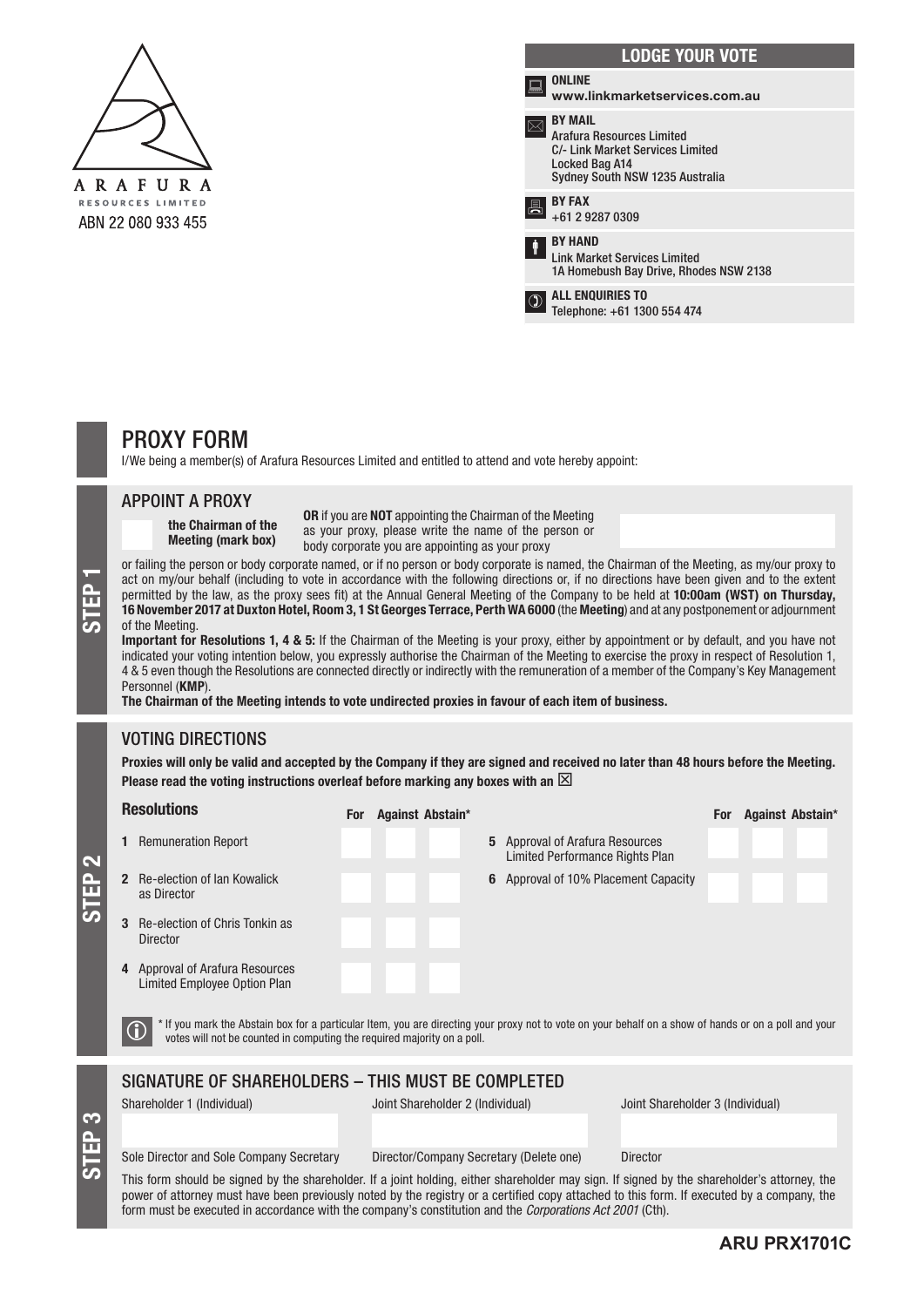#### YOUR NAME AND ADDRESS

This is your name and address as it appears on the Company's share register. If this information is incorrect, please make the correction on the form. Shareholders sponsored by a broker should advise their broker of any changes. Please note: you cannot change ownership of your shares using this form.

#### APPOINTMENT OF PROXY

If you wish to appoint the Chairman of the Meeting as your proxy, mark the box in Step 1. If you wish to appoint someone other than the Chairman of the Meeting as your proxy, please write the name of that individual or body corporate in Step 1. A proxy need not be a shareholder of the **Company** 

#### DEFAULT TO CHAIRMAN OF THE MEETING

Any directed proxies that are not voted on a poll at the Meeting will default to the Chairman of the Meeting, who is required to vote those proxies as directed. Any undirected proxies that default to the Chairman of the Meeting will be voted according to the instructions set out in this Proxy Form, including where the Resolutions are connected directly or indirectly with the remuneration of KMP.

#### VOTES ON ITEMS OF BUSINESS – PROXY APPOINTMENT

You may direct your proxy how to vote by placing a mark in one of the boxes opposite each item of business. All your shares will be voted in accordance with such a direction unless you indicate only a portion of voting rights are to be voted on any item by inserting the percentage or number of shares you wish to vote in the appropriate box or boxes. If you do not mark any of the boxes on the items of business, your proxy may vote as he or she chooses. If you mark more than one box on an item your vote on that item will be invalid.

#### APPOINTMENT OF A SECOND PROXY

You are entitled to appoint up to two persons as proxies to attend the Meeting and vote on a poll. If you wish to appoint a second proxy, an additional Proxy Form may be obtained by telephoning the Company's share registry or you may copy this form and return them both together.

To appoint a second proxy you must:

(a) on each of the first Proxy Form and the second Proxy Form state the percentage of your voting rights or number of shares applicable to that form. If the appointments do not specify the percentage or number of votes that each proxy may exercise, each proxy may exercise half your votes. Fractions of votes will be disregarded; and

(b) return both forms together.

#### SIGNING INSTRUCTIONS

You must sign this form as follows in the spaces provided:

Individual: where the holding is in one name, the holder must sign.

Joint Holding: where the holding is in more than one name, either shareholder may sign.

Power of Attorney: to sign under Power of Attorney, you must lodge the Power of Attorney with the registry. If you have not previously lodged this document for notation, please attach a certified photocopy of the Power of Attorney to this form when you return it.

Companies: where the company has a Sole Director who is also the Sole Company Secretary, this form must be signed by that person. If the company (pursuant to section 204A of the *Corporations Act 2001*) does not have a Company Secretary, a Sole Director can also sign alone. Otherwise this form must be signed by a Director jointly with either another Director or a Company Secretary. Please indicate the office held by signing in the appropriate place.

#### CORPORATE REPRESENTATIVES

If a representative of the corporation is to attend the Meeting the appropriate "Certificate of Appointment of Corporate Representative" should be produced prior to admission in accordance with the Notice of Meeting. A form of the certificate may be obtained from the Company's share registry or online at www.linkmarketservices.com.au.

#### LODGEMENT OF A PROXY FORM

This Proxy Form (and any Power of Attorney under which it is signed) must be received at an address given below by 10:00am (WST) on Tuesday, 14 November 2017, being not later than 48 hours before the commencement of the Meeting. Any Proxy Form received after that time will not be valid for the scheduled Meeting.

Proxy Forms may be lodged using the reply paid envelope or:

### $\mathbf{R}$  ONLINE

#### www.linkmarketservices.com.au

Login to the Link website using the holding details as shown on the Proxy Form. Select 'Voting' and follow the prompts to lodge your vote. To use the online lodgement facility, shareholders will need their "Holder Identifier" (Securityholder Reference Number (SRN) or Holder Identification Number (HIN) as shown on the front of the Proxy Form).

#### $\boxed{\boxtimes}$  BY MAIL

Arafura Resources Limited C/- Link Market Services Limited Locked Bag A14 Sydney South NSW 1235 Australia

**A**BY FAX

+61 2 9287 0309

### **BY HAND**

delivering it to Link Market Services Limited\* 1A Homebush Bay Drive Rhodes NSW 2138

\* During business hours (Monday to Friday, 9:00am–5:00pm)



#### COMMUNICATIONS PREFERENCE

We encourage you to receive all your shareholder communication via email. This communication method allows us to keep you informed without delay, is environmentally friendly and reduces print and mail costs.



#### www.linkmarketservices.com.au

Login to the Link website using the holding details as shown on the Proxy Form. Select 'Communications' and click the first button to receive all communications electronically and enter your email address. To use the online facility, securityholders will need their "Holder Identifier" (Securityholder Reference Number (SRN) or Holder Identification Number (HIN) as shown on the front of the Proxy Form).

IF YOU WOULD LIKE TO ATTEND AND VOTE AT THE ANNUAL GENERAL MEETING, PLEASE BRING THIS FORM WITH YOU. THIS WILL ASSIST IN REGISTERING YOUR ATTENDANCE.